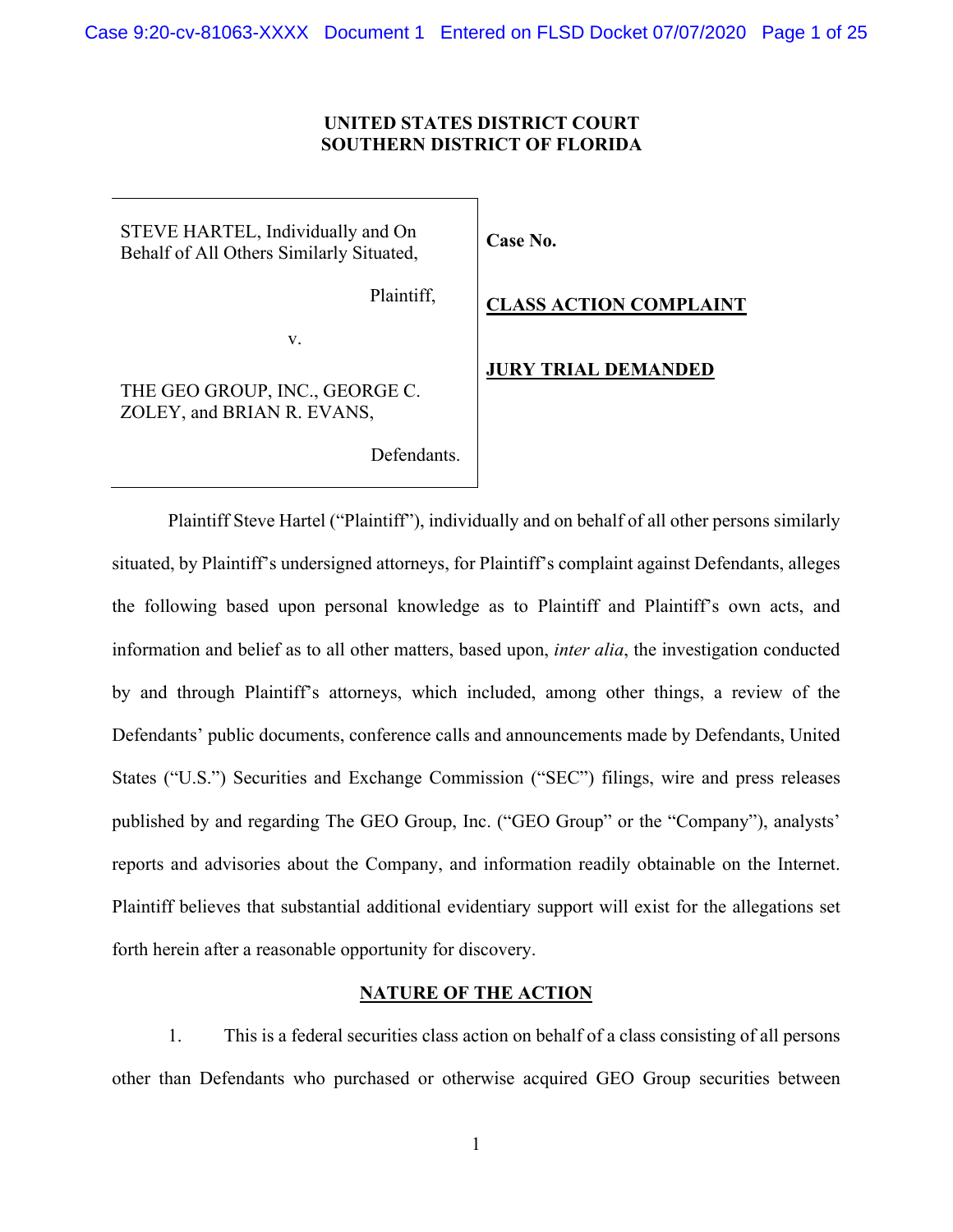February 27, 2020 and June 16, 2020, both dates inclusive (the "Class Period"), seeking to recover damages caused by Defendants' violations of the federal securities laws and to pursue remedies under Sections 10(b) and 20(a) of the Securities Exchange Act of 1934 (the "Exchange Act") and Rule 10b-5 promulgated thereunder, against the Company and certain of its top officials.

2. GEO Group is purportedly the first fully integrated equity real estate investment trust specializing in the design, financing, development, and operation of secure facilities, processing centers, and community reentry centers in the U.S., Australia, South Africa, and the United Kingdom. GEO Group is also purportedly a leading provider of enhanced in-custody rehabilitation, post-release support, electronic monitoring, and community-based programs. The Company's worldwide operations include the ownership and/or management of, among other facilities, halfway houses in the U.S.

3. Between late 2019 and early 2020, a novel strain of the coronavirus disease, commonly referred to as COVID-19, became an ongoing global pandemic, with the outbreak first identified in Wuhan, China, in December 2019. The virus quickly spread to other countries, including the U.S., prompting state, federal, and private parties to enact various health and safety measures to halt the spread of the disease, which has since claimed hundreds of thousands of lives, with over one hundred thousand deaths in the U.S. alone. To date, the State of Kansas ("Kansas") has experienced at least 12,970 cases and 261 deaths related to COVID-19.

4. Throughout the Class Period, Defendants made materially false and misleading statements regarding the Company's business, operational and compliance policies. Specifically, Defendants made false and/or misleading statements and/or failed to disclose that: (i) GEO Group maintained woefully ineffective COVID-19 response procedures; (ii) those inadequate procedures subjected residents of the Company's halfway houses to significant health risks; (iii) accordingly,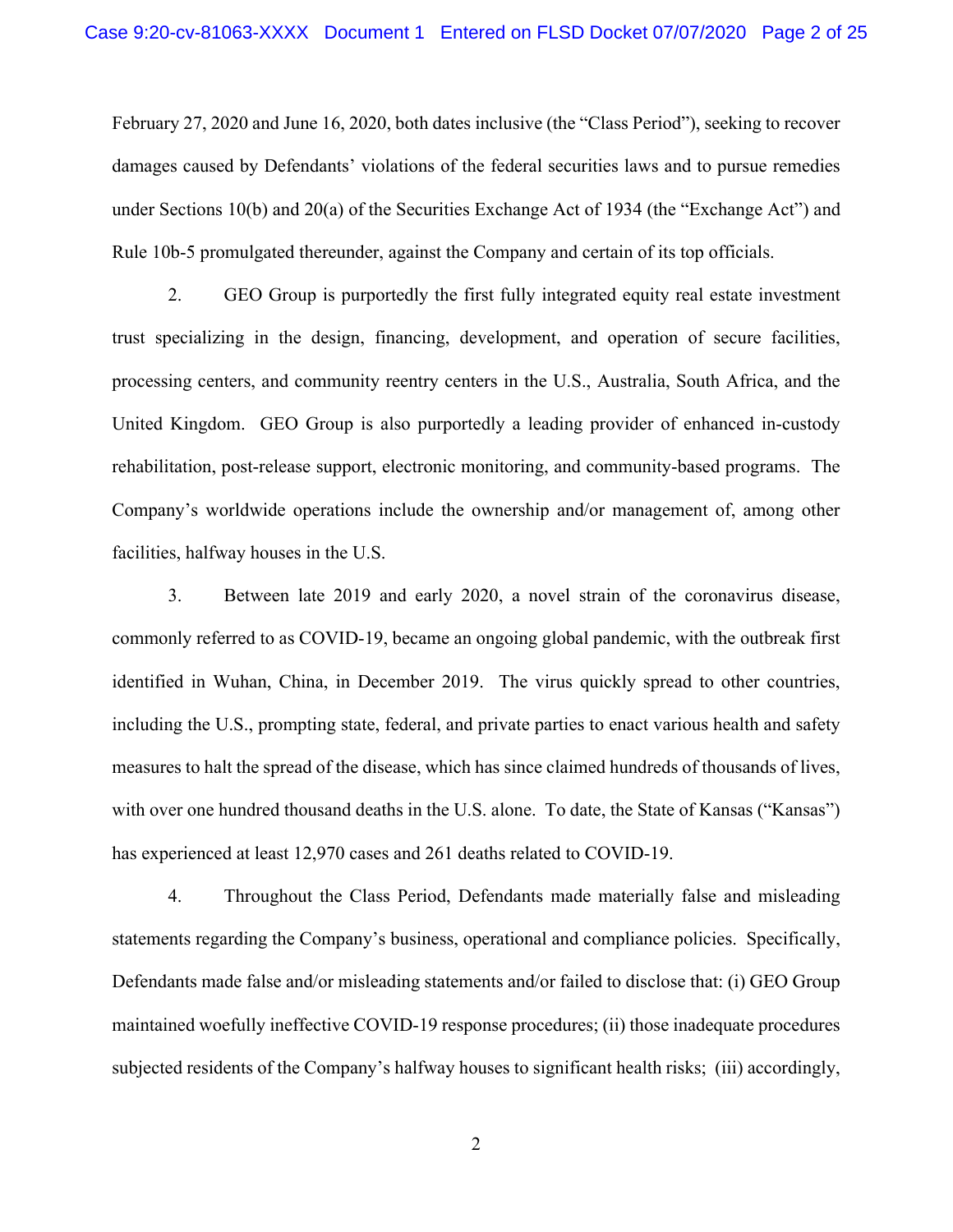the Company was vulnerable to significant financial and/or reputational harm; and (iv) as a result, the Company's public statements were materially false and misleading at all relevant times.

5. On June 17, 2020, during pre-market hours, *The Intercept* published an article entitled "GEO Group's Blundering Response to the Pandemic Helped Spread Coronavirus in Halfway Houses." The article reported details of a significant COVID-19 outbreak at the Grossman Center, a halfway house in Leavenworth, Kansas, operated by GEO Group—which "was for weeks the hardest hit federal halfway house in the country" in terms of confirmed cases of COVID-19. Citing interviews with residents of the Grossman Center, *The Intercept* characterized GEO Group's response as "blundering" and reported "that the virus spread not in spite of the facility's efforts to contain it, but because of it." According to the article, the Grossman Center continued to keep its residents in overcrowded conditions without enforcing personal protective measures even as COVID-19 diagnoses at the facility increased.

6. On this news, GEO Group's stock price fell \$1.03 per share, or 7.8%, to close at \$12.17 per share on June 17, 2020.

7. As a result of Defendants' wrongful acts and omissions, and the precipitous decline in the market value of the Company's securities, Plaintiff and other Class members have suffered significant losses and damages.

# **JURISDICTION AND VENUE**

8. The claims asserted herein arise under and pursuant to Sections 10(b) and 20(a) of the Exchange Act (15 U.S.C. §§ 78j(b) and 78t(a)) and Rule 10b-5 promulgated thereunder by the SEC (17 C.F.R. § 240.10b-5).

9. This Court has jurisdiction over the subject matter of this action pursuant to 28 U.S.C. § 1331 and Section 27 of the Exchange Act.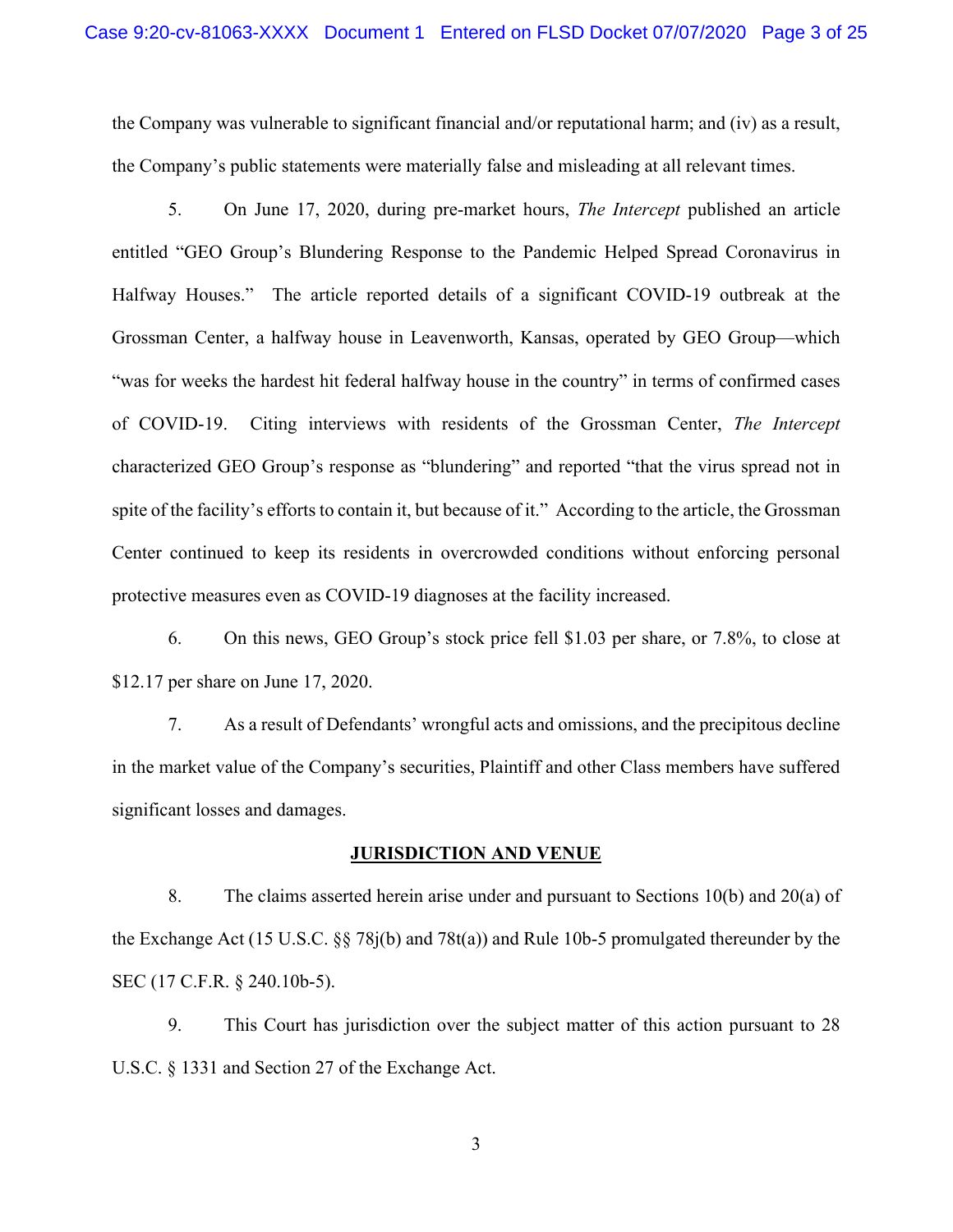10. Venue is proper in this Judicial District pursuant to Section 27 of the Exchange Act (15 U.S.C. § 78aa) and 28 U.S.C. § 1391(b). GEO Group is headquartered in this Judicial District, Defendants conduct business in this Judicial District, and a significant portion of Defendants' actions took place within this Judicial District.

11. In connection with the acts alleged in this complaint, Defendants, directly or indirectly, used the means and instrumentalities of interstate commerce, including, but not limited to, the mails, interstate telephone communications, and the facilities of the national securities markets.

#### **PARTIES**

12. Plaintiff, a resident of Lakewood, Colorado, acquired GEO Group securities at artificially inflated prices during the Class Period, as set forth in the attached Certification, and was damaged upon the revelation of the alleged corrective disclosures.

13. Defendant GEO Group is incorporated in Florida, with principal executive offices located at 4955 Technology Way, Boca Raton, Florida 33431. The Company's common stock trades in an efficient market on the New York Stock Exchange ("NYSE") under the ticker symbol "GEO."

14. Defendant George C. Zoley ("Zoley") has served as GEO Group's Chief Executive Officer at all relevant times.

15. Defendant Brian R. Evans ("Evans") has served as GEO Group's Chief Financial Officer at all relevant times.

16. Defendants Zoley and Evans are sometimes referred to herein as the "Individual Defendants."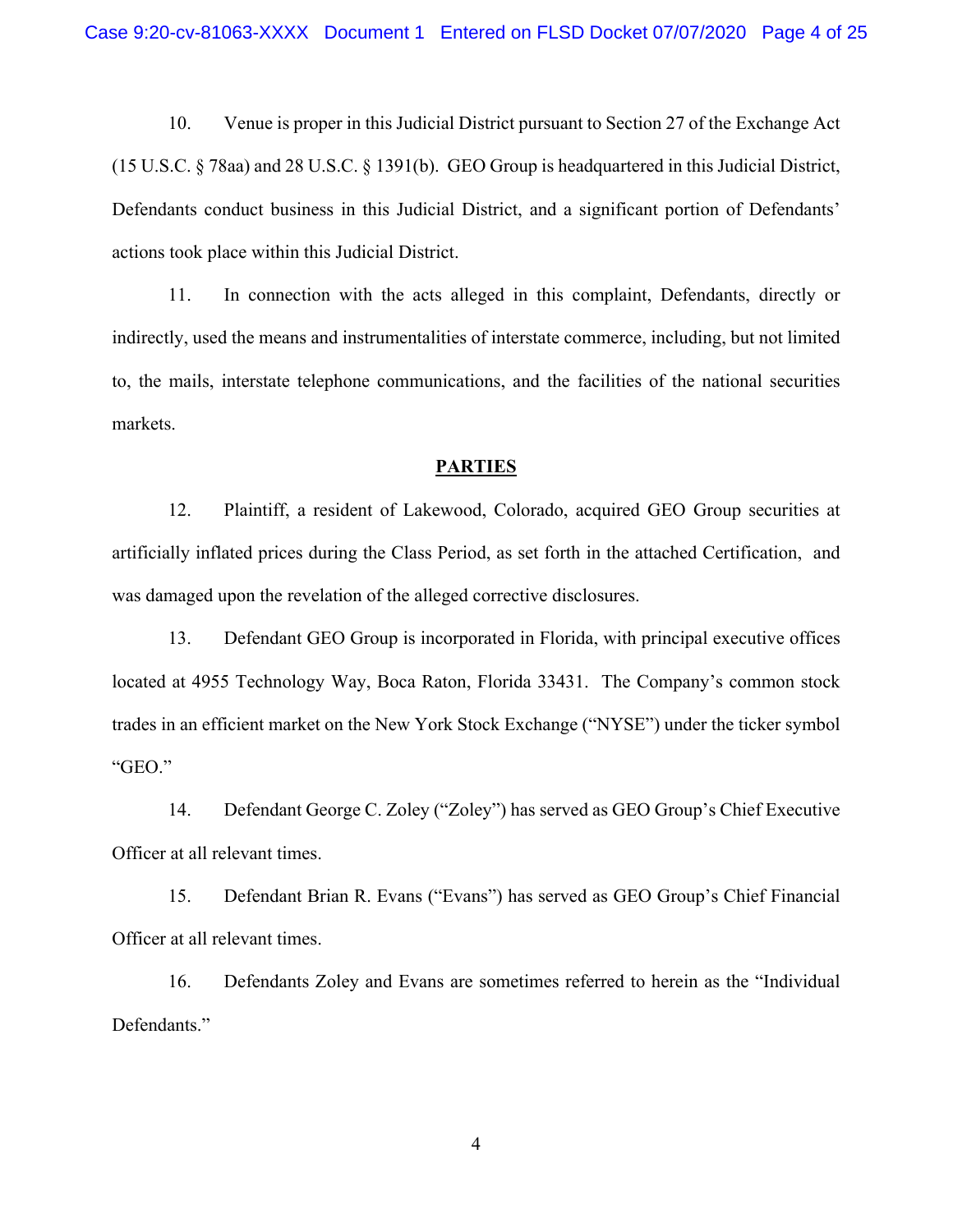17. The Individual Defendants possessed the power and authority to control the contents of GEO Group's SEC filings, press releases, and other market communications. The Individual Defendants were provided with copies of GEO Group's SEC filings and press releases alleged herein to be misleading prior to or shortly after their issuance and had the ability and opportunity to prevent their issuance or to cause them to be corrected. Because of their positions with GEO Group, and their access to material information available to them but not to the public, the Individual Defendants knew that the adverse facts specified herein had not been disclosed to and were being concealed from the public, and that the positive representations being made were then materially false and misleading. The Individual Defendants are liable for the false statements and omissions pleaded herein.

18. GEO Group and the Individual Defendants are collectively referred to herein as "Defendants."

### **SUBSTANTIVE ALLEGATIONS**

#### **Background**

19. GEO Group is purportedly the first fully integrated equity real estate investment trust specializing in the design, financing, development, and operation of secure facilities, processing centers, and community reentry centers in the U.S., Australia, South Africa, and the United Kingdom. GEO Group is also purportedly a leading provider of enhanced in-custody rehabilitation, post-release support, electronic monitoring, and community-based programs. The Company's worldwide operations include the ownership and/or management of, among other facilities, halfway houses in the U.S.

20. Between late 2019 and early 2020, a novel strain of the coronavirus disease, commonly referred to as COVID-19, became an ongoing global pandemic, with the outbreak first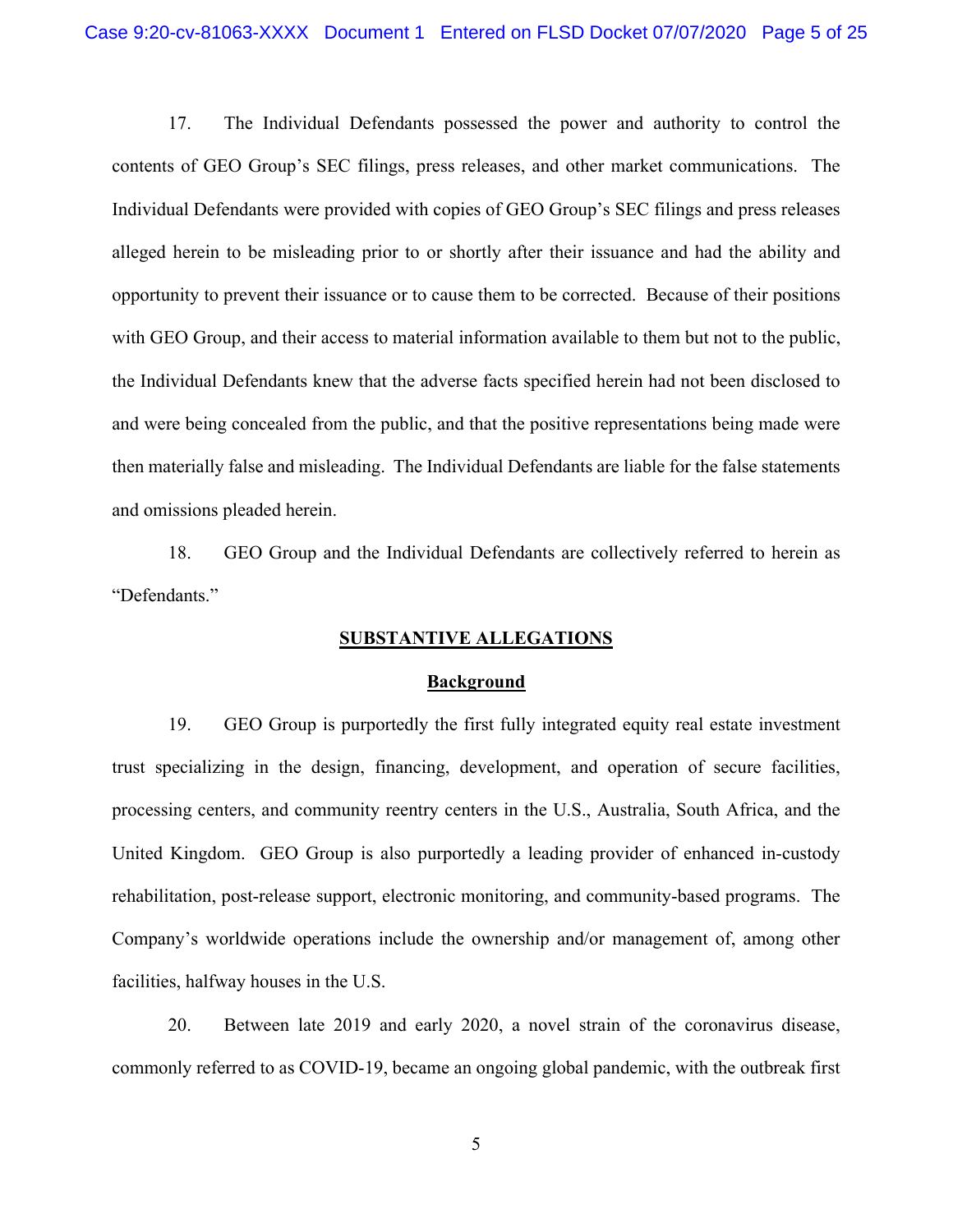identified in Wuhan, China, in December 2019. The virus quickly spread to other countries, including the U.S., prompting state, federal, and private parties to enact various health and safety measures to halt the spread of the disease, which has since claimed hundreds of thousands of lives, with over one hundred thousand deaths in the U.S. alone. To date, Kansas has experienced at least 12,970 cases and 261 deaths related to COVID-19.

## **Materially False and Misleading Statements Issued During the Class Period**

21. The Class Period begins on February 27, 2020, the day after GEO Group filed an Annual Report on Form 10-K with the SEC, reporting the Company's financial and operating results for the quarter ended December 31, 2019 (the "2019 10-K"). With respect to "Quality of Operations," the 2019 10-K stated, in relevant part:

We operate each facility in accordance with our company-wide policies and procedures and with the standards and guidelines required under the relevant management contract. For many facilities, the standards and guidelines include those established by the American Correctional Association, or ("ACA"). The ACA is an independent organization of corrections professionals, which establishes correctional facility standards and guidelines that are generally acknowledged as a benchmark by governmental agencies responsible for correctional facilities. Many of our contracts in the United States require us to seek and maintain ACA accreditation for our facilities. We have sought and received ACA accreditation and re-accreditation for all such facilities. We achieved a median re-accreditation score of 100% as of December 31, 2019. Approximately 90% of our 2019 U.S. Secure Services revenue was derived from ACA accredited facilities for the year ended December 31, 2019. We have also achieved and maintained accreditation by The Joint Commission at five of our secure service facilities and at nine of our youth services locations. We have been successful in achieving and maintaining accreditation under the National Commission on Correctional Health Care ("NCCHC") in a majority of the facilities that we currently operate. The NCCHC accreditation is a voluntary process which we have used to establish comprehensive health care policies and procedures to meet and adhere to the ACA standards. The NCCHC standards, in most cases, exceed ACA Health Care Standards and we have achieved this accreditation at 14 of our U.S. Secure Services facilities and at one youth services location. Additionally, B.I. Incorporated ("BI") has achieved a certification for ISO 9001:2008 for the design, production, installation and servicing of products and services produced by the electronic monitoring business units, including electronic home arrest and electronic monitoring technology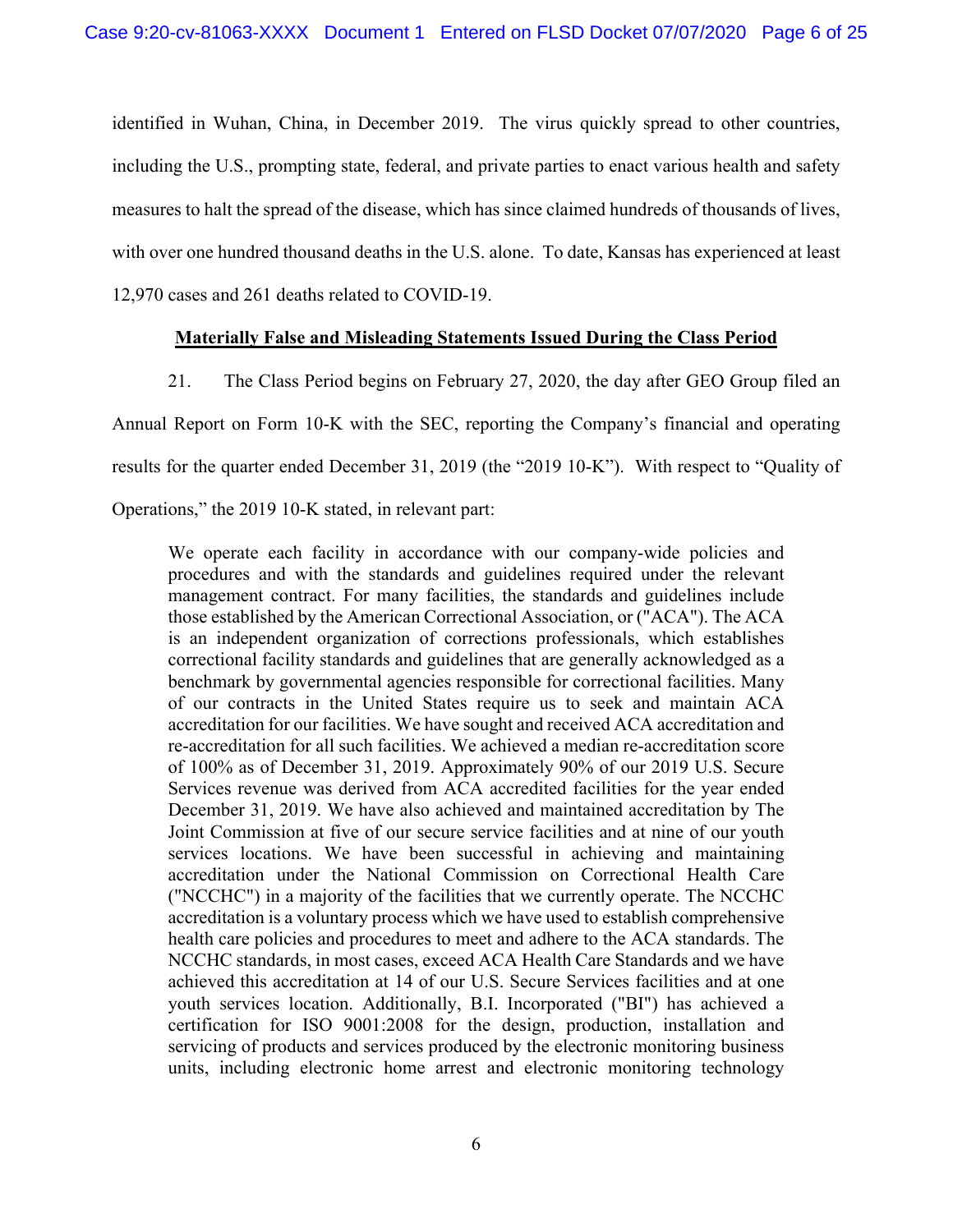products and monitoring services, installation services, and automated caseload management services.

22. Further, with respect to "Corporate Social Responsibility," the 2019 10-K stated,

in relevant part:

We have referenced the GRI Standards and the UN Guiding Principles on Business and Human Rights as we have recognized the need for a transparent and disciplined enterprise-wide approach. In our pursuit of this approach, we have begun with the following set of ongoing objectives:

- Provide greater transparency for our stakeholders and the general public with respect to our various efforts in all our facilities aimed at respecting human rights.
- Enhance our ability to flag potential issues in all areas of our operations and compress the time it takes to respond with corrective measures.
- Use widely accepted methodologies for evaluating performance and setting objectives for improvements in corporate governance, corporate social policy, environmental impact and energy conservation.
- 23. In addition, the 2019 10-K touted numerous of the Company's "Competitive

Strengths," including:

# *Leading Secure Services Provider Uniquely Positioned to Offer a Continuum of Care*

We are the second largest provider of public-private partnership secure services and processing center facilities worldwide and the largest provider of community-based reentry services, youth services and electronic monitoring services in the U.S. secure services sector. We believe these leading market positions and our diverse and complementary service offerings enable us to meet the growing demand from our clients for comprehensive services throughout the entire corrections lifecycle. Our continuum of care platform enables us to provide consistency and continuity in case management, which we believe results in a higher quality of care for individuals in our care, reduces recidivism, lowers overall costs for our clients, improves public safety and facilitates successful reintegration of individuals back into society.

\*\*\*

### *Large Scale Operator with National Presence*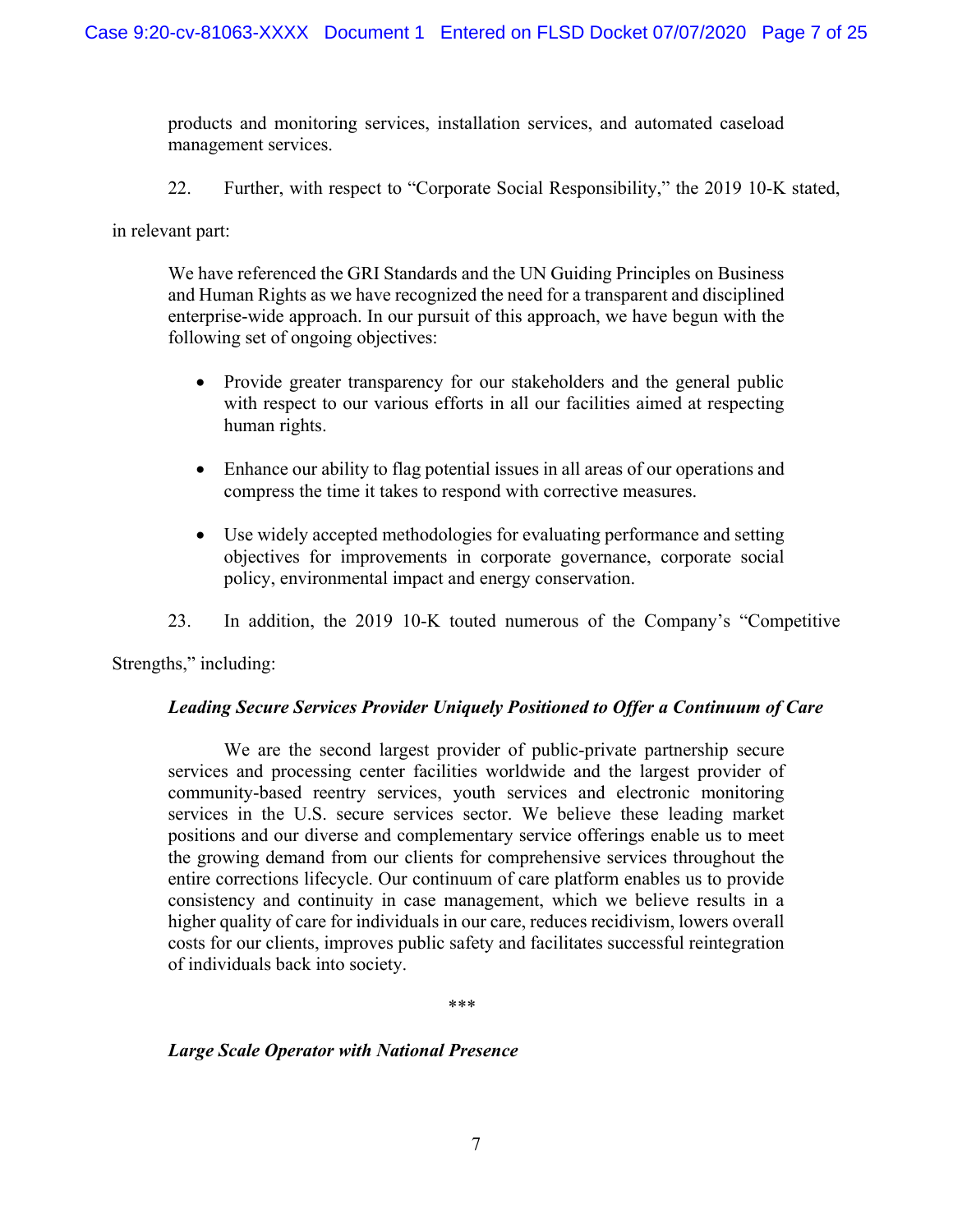We operate the seventh largest correctional system in the U.S. by number of beds, including the federal government and all 50 states. We currently have secure services operations in approximately 33 states and offer electronic monitoring services in every state. In addition, we have extensive experience in overall facility operations, including staff recruitment, administration, facility maintenance, food service, security, and in the supervision, treatment and education of individuals within our care. We believe our size and breadth of service offerings enable us to generate economies of scale which maximize our efficiencies and allows us to pass along cost savings to our clients. Our national presence also positions us to bid on and develop new facilities across the U.S.

(Emphasis in original.)

24. Finally, with respect to "Business Strategies," the 2019 10-K stated, in relevant

part:

# *Provide High Quality, Comprehensive Services and Cost Savings Throughout the Corrections Lifecycle*

Our objective is to provide federal, state and local governmental agencies with a comprehensive offering of high quality, essential services at a lower cost than they themselves could achieve. We believe government agencies facing budgetary constraints will increasingly seek to outsource a greater proportion of their correctional needs to reliable providers that can enhance quality of service at a reduced cost. We believe our expanded and diversified service offerings uniquely position us to bundle our high quality services and provide a comprehensive continuum of care for our clients, which we believe will lead to lower cost outcomes for our clients and larger scale business opportunities for us.

(Emphasis in original.)

25. Appended to the 2019 10-K as exhibits were signed certifications pursuant to the

Sarbanes-Oxley Act of 2002 ("SOX") by the Individual Defendants, attesting that "the information

contained in the [2019 10-K] fairly presents, in all material respects, the financial condition and

results of operations of the Company."

26. On April 30, 2020, GEO Group hosted an earnings call with investors and analysts

to discuss the Company's financial and operating results for the first quarter of 2020. Throughout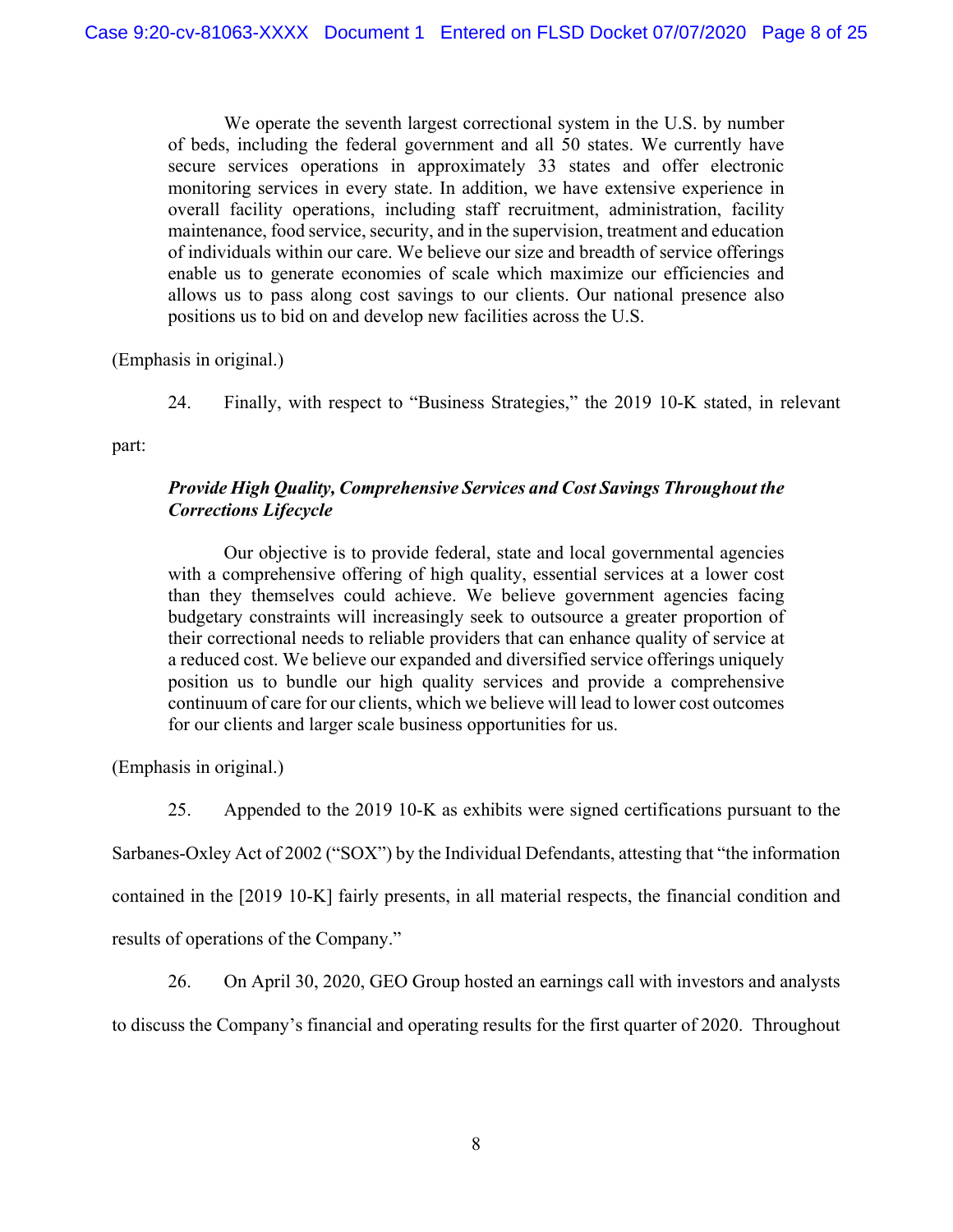the call, Defendant Zoley touted the Company's COVID-19 response procedures, stating, in

relevant part:

Some of our employees live in communities that have endured significant hardship and a few of our facilities have experienced cases of COVID-19 in both on our staff and individuals entrusted to our care. From the outset of this global pandemic our corporate, regional and field staff have implemented comprehensive steps to address and mitigate the risks of COVID-19 to all of those in our care and our employees.

Ensuring the health and safety of all those in our facilities and our employees has always been our number one priority. As a longstanding provider of the central government services we have the experience for the implementation of best practices for the prevention, assessment and the management of infectious diseases.

All of our facilities operate safely and without overcrowded conditions. All of our facilities have access to regular handwashing with clean water and soap, as well as ample hygiene and sanitation products. All of our GEO Group Secure facilities provide 24/7 access to healthcare.

\*\*\*

As you've heard today, we have taken comprehensive steps to address and mitigate the risk of COVID-19 across all of our facilities and programs. Ensuring the health and safety of all of those in our care and our employees has always been our number one priority.

We are committed to working closely with our government agency partners and local health officials across the country as well as continue to fight the spread of COVID-19. Despite the significant challenges associated with this global pandemic, our business, earnings and cash flows remain resilient.

27. Further, other GEO Group executives touted the Company's COVID-19 response

procedures on the earnings call, stating, in relevant part:

We immediately updated our policies and procedures to include best practices for the prevention, assessment and management of COVID-19, again relying on the guidance issued by the CDC. These best practices include the implementation of quarantine and cohorting procedures to isolate confirmed and presumptive cases of COVID-19, including medical isolation and the use of airborne infection isolation rooms at our facilities.

We also provided educational guidance to our employees and individuals in our care on the best preventive measures to avoid the spread of COVID-19, such as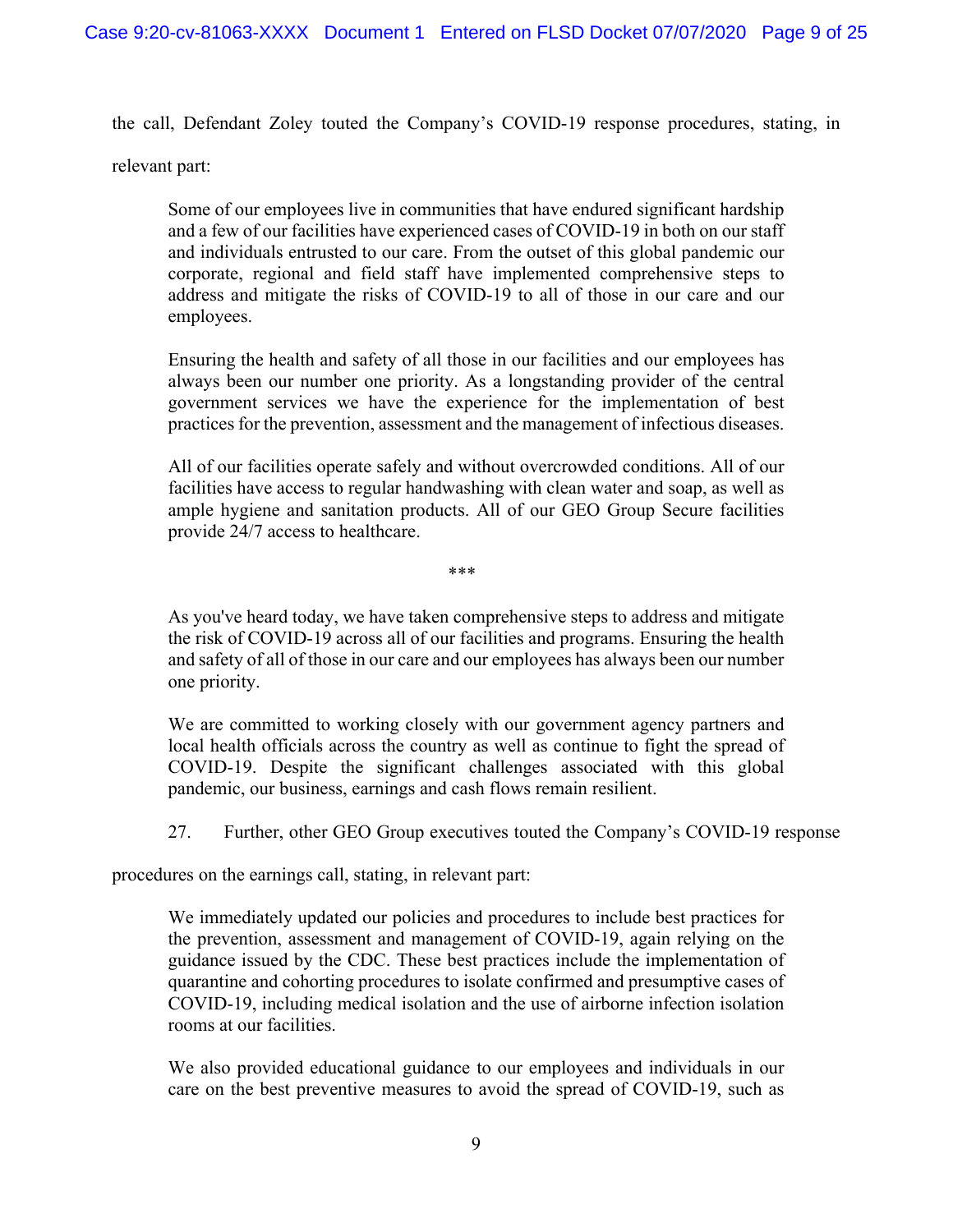frequent and careful handwashing, avoiding touching areas of the face including facial hair, avoiding individuals exhibiting flu-like symptoms, proper cough and sneeze etiquette, social distancing requirements and adjustments to laundry and meal schedules.

We have increased the distribution of personal hygiene products including soap, shampoo and bodywash and tissue paper to at least twice per week at all of our facilities and more frequently if needed. Additionally, bars of soap or soap dispensers are placed at each sink daily for hand washing.

We have also deployed specialized sanitation teams to sterilize high-contact areas of our facilities and have developed intensive schedules and procedures for the cleaning and disinfecting of facility spaces above and beyond normal cleaning activities. We have procured additional cleaning equipment and sanitation products that are proven health care-grade disinfectants.

We advised our employees to remain home if they exhibit flu-like symptoms. And we've exercised flexible paid leave and paid-time-off policies to allow for employees to remain home if they exhibit flu-like symptoms or to care for a family member. We engaged with our government partners to promptly suspend nonessential visitation at all of our facilities and we have employed additional measures during the intake process in all of our facilities to include screening specific to COVID-19.

These additional screening procedures include temperature checks for all staff and any legally required visits before entering our facilities as well. Verbal medical screening questionnaires are also available. We ordered and received swab kits for COVID-19 from a national supplier and we enacted quarantine and testing policies for any employees who may have come into contact with any individual who has tested positive for COVID-19.

At every one of our facilities we have worked closely with our government agency partners and local health officials to develop COVID-19 emergency plans and testing policies for the individuals in our care.

In March of this year, we started procuring additional personal protective equipment and began issuing if clinically needed at facilities impacted by COVID-19. And over the course of April, we coordinated with our government partners to distribute personal protective equipment including face masks to all staff, inmates and detainees as a precautionary measure at all of our GEO Secure Services facilities.

\*\*\*

Consistent with the efforts undertaken by our GEO Secure Services facilities, all of our residential facilities and GEO Reentry and GEO Youth Services had issued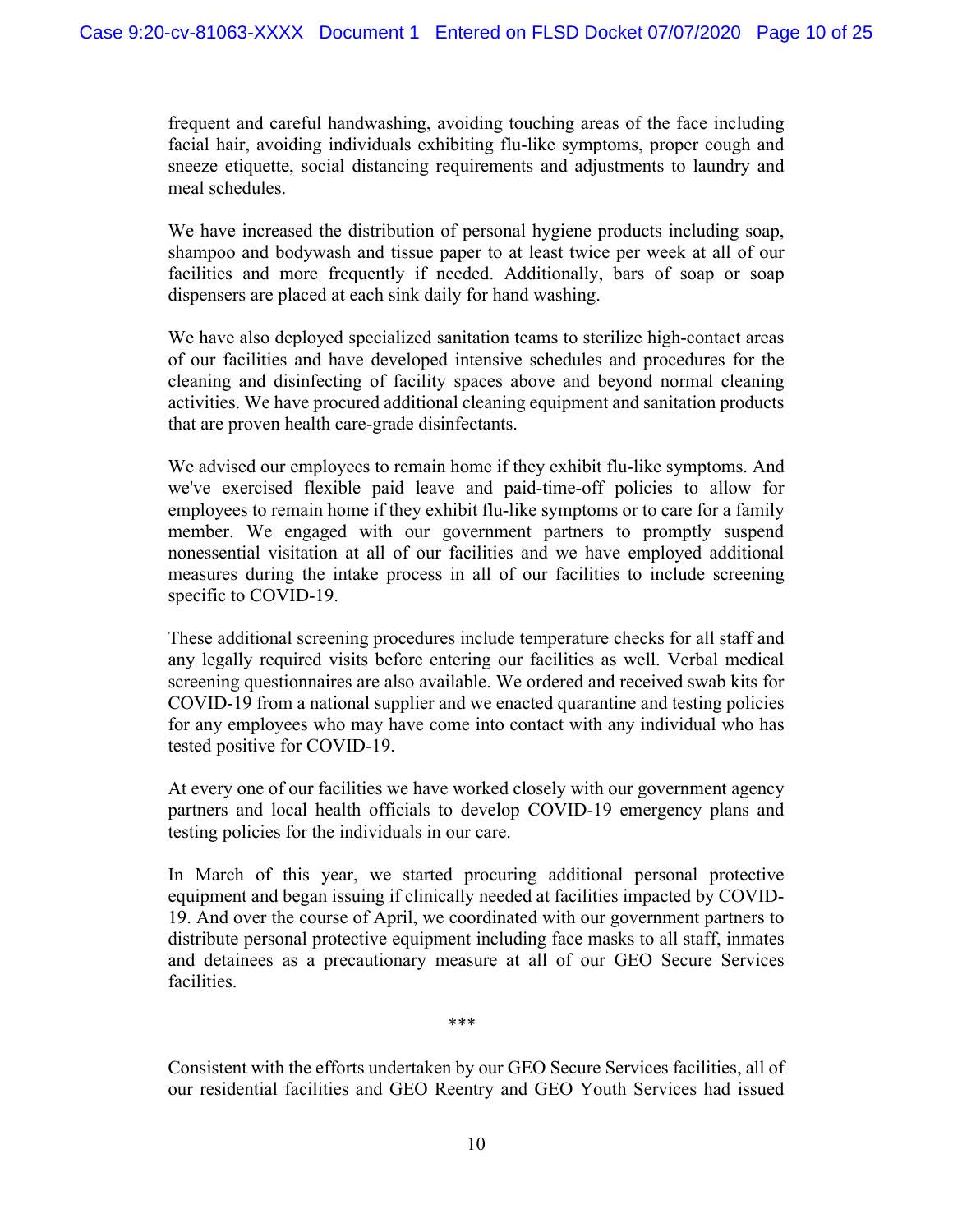COVID-19 guidance consistent with the guidance issued by the Centers for Disease Control and Prevention.

We have updated our policies and procedures to include best practices for the prevention, assessment and management of COVID-19 including the implementation of quarantine and cohorting procedures to isolate confirmed and presumptive cases of COVID-19.

We have provided educational guidance to our employees and all individuals in our care on the best preventative measures to avoid the spread of COVID-19 and we have increased the distribution of personal hygiene products.

Similar to our GEO Secure Services facilities, we have deployed specialized sanitation teams to sterilize high-contact areas of our facilities and have developed special schedules and procedures for the cleaning and disinfecting of facility spaces using sanitation products that are proven health care-grade disinfectants.

We have also advised our employees to remain home if they exhibit flu-like symptoms and have exercised flexible paid leave and paid-time-off policies to allow for employees to remain home as needed.

We have implemented additional screening measures for entry into our facilities and we are providing face masks to all staff and residents. At all of our facilities, we have worked closely with our government agency partners and local health officials to develop COVID-19 emergency plans and testing policies consistent with CDC guidance.

We have also established rapid response teams to be deployed to assist facilities that have been impacted by COVID-19. The COVID-19 pandemic has affected many communities where our employees live especially in the Northeast.

28. On May 6, 2020, GEO Group filed a Quarterly Report on Form 10-Q with the SEC,

reporting the Company's financial and operating results for the quarter ended March 31, 2020 (the

"Q1 2020 10-Q"). With respect to "Health and Safety," the Q1 2020 10-Q stated, in relevant part:

As the COVID-19 pandemic has impacted communities across the United States and around the world, our employees and facilities have also been impacted by the spread of COVID-19. Ensuring the health and safety of our employees and all those in our care has always been our number one priority. As a longstanding provider of essential government services, we have experience with the implementation of best practices for the prevention, assessment, and management of infectious diseases.

• All of our facilities provide 24/7 access to healthcare;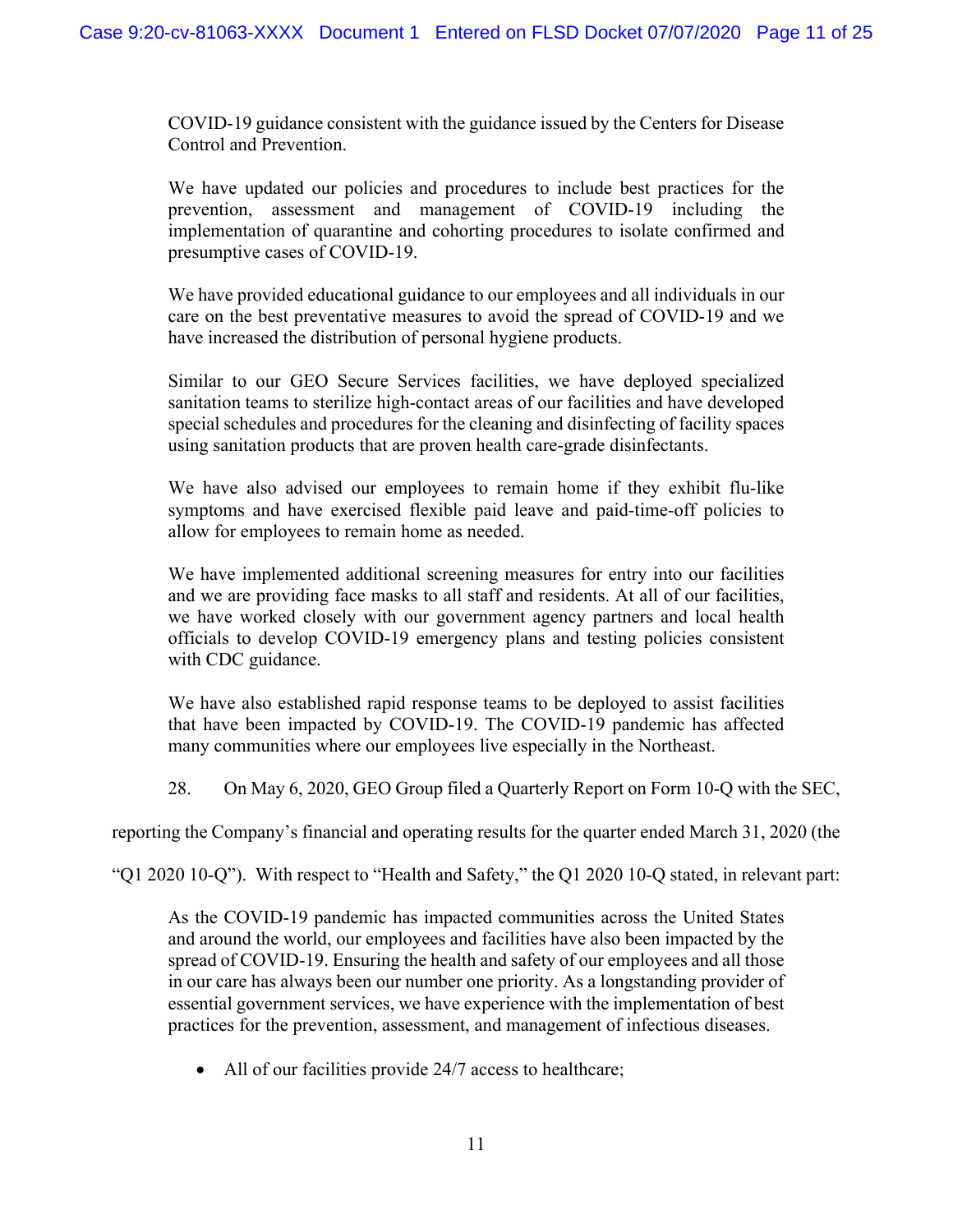- All of our ICE Processing Centers typically have approximately double the number of healthcare staff, compared to state correctional facilities;
- Many of our facilities are equipped with Airborne Infection Isolation Rooms;
- All of our facilities operate safely and without any overcrowded conditions; and
- All of our facilities have access to regular handwashing with clean water and soap.
- 29. Further, the Q1 2020 10-Q touted a list of steps that the Company purportedly

implemented at the outset of the global pandemic, including:

- We issued guidance to all of our facilities, consistent with the guidance issued for correctional and detention facilities by the Centers for Disease Control and Prevention Interim Guidance on Management of Coronavirus Disease 2019 (Covid-19) in Correctional and Detention Facilities;
- We updated our policies and procedures to include best practices for the prevention, assessment, and management of COVID-19, including the implementation of quarantine and cohorting procedures to isolate confirmed and presumptive cases of COVID-19, including medical isolation and the use of Airborne Infection Isolation Rooms;
- We ordered and received swab kits for COVID-19 from a national supplier, and we enacted quarantine and testing procedures for any employees who may have come into contact with any individual who has tested positive for COVID-19;
- In March 2020, we started procuring additional Personal Protective Equipment and began issuing it as clinically needed at facilities impacted by COVID-19;
- Over the course of April 2020, we coordinated with our government partners to distribute Personal Protective Equipment, including face masks to all staff, inmates, detainees and residents as a precautionary measure at all of our Federal Bureau of Prisons facilities, ICE Processing Centers, U.S. Marshals facilities, state correctional facilities, local correctional facilities and jails, residential reentry centers, and youth services residential facilities;
- We provided educational guidance to our employees and individuals in our care on the best preventative measures to avoid the spread of COVID-19 such as frequent and careful handwashing, avoiding touching areas of the face, including facial hair, avoiding individuals exhibiting flu-like symptoms, proper cough and sneeze etiquette, social distancing requirements and adjustments to laundry and meal schedules;
- We increased the frequency of distribution of personal hygiene products, including soap, shampoo and body wash and tissue paper, and we are ensuring the daily availability of bars of soap or soap dispensers at each sink for hand washing in all of our facilities;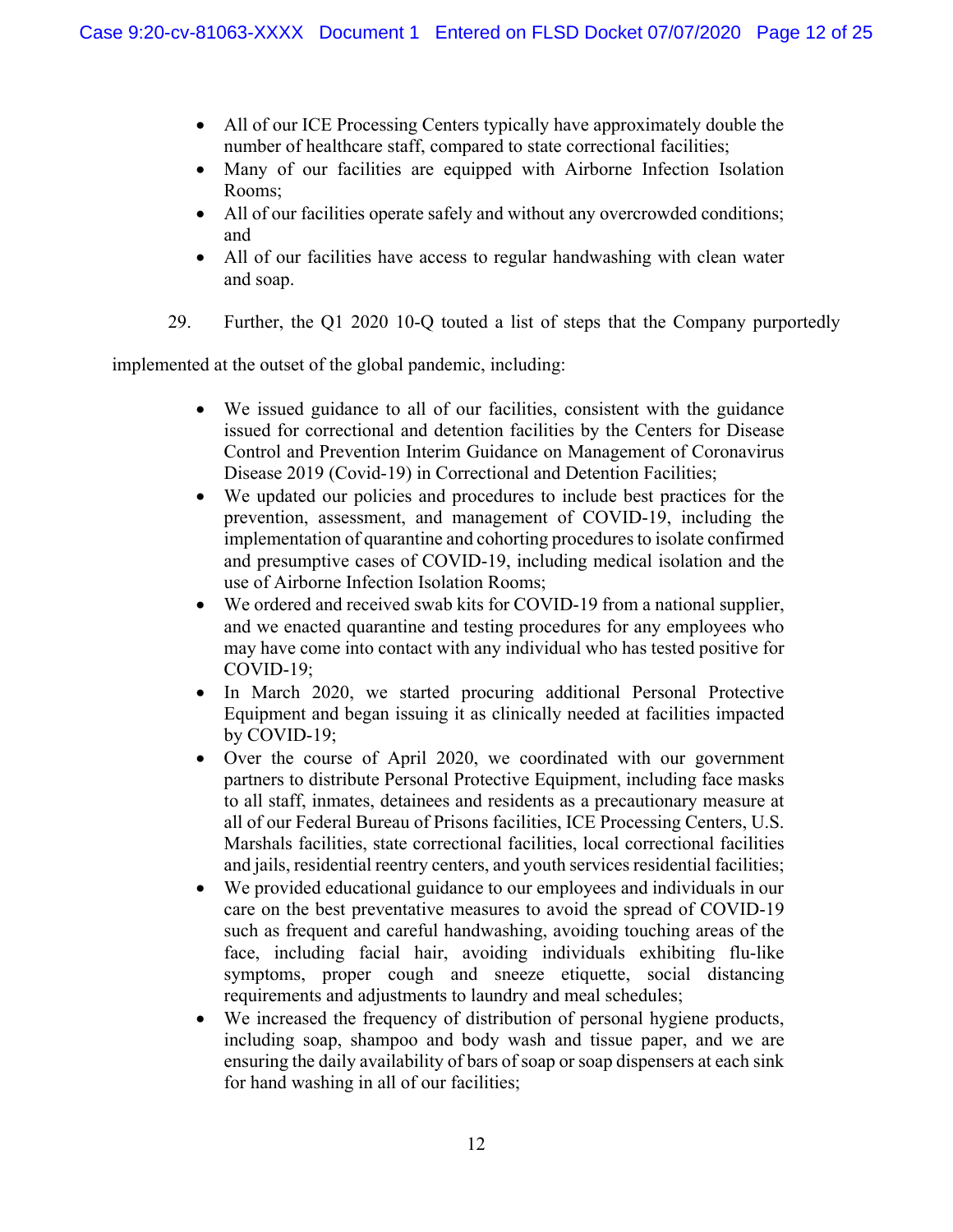- We advised our employees to remain home if they exhibit flu-like symptoms, and we have exercised flexible paid leave and paid time off policies to allow for employees to remain home if they exhibit flu-like symptoms or to care for a family member;
- We procured additional cleaning equipment and sanitation products that are proven healthcare grade disinfectants;
- We deployed specialized sanitation teams to sterilize high-contact areas at our facilities and have developed intensive schedules and procedures for the cleaning and disinfecting of facility spaces above and beyond normal cleaning activities;
- At every one of our facilities, we have worked closely with our government agency partners and local health officials to develop COVID-19 emergency plans and testing policies for the individuals in our care; and
- We engaged with our government agency partners to promptly suspend non-essential visitation at all of our facilities, and we have employed additional measures during the intake and entry process at all of our facilities to include screening specific to COVID-19, including temperature checks for all staff and any legally required visitors before entering our facilities, as well as, verbal medical screening questionnaires.
- 30. Appended to the Q1 2020 10-Q as exhibits were signed certifications pursuant to

SOX by the Individual Defendants, attesting that "the information contained in the [Q1 2020 10-

Q] fairly presents, in all material respects, the financial condition and results of operations of the

Company."

31. On June 1, 2020, GEO Group released a statement entitled "GEO Group Has Taken

Comprehensive Steps to Address and Mitigate the Risks of COVID-19 to Those in Our Care and

Our Employees." The statement touted the Company's response procedures to COVID-19, stating,

in relevant part:

As the COVID-19 pandemic has impacted communities across the United States and around the world, our employees and facilities have also been impacted by the spread of COVID-19. Ensuring the health and safety of our employees and all those in our care has always been our number one priority. As a longstanding provider of essential government services, we have experience with the implementation of best practices for the prevention, assessment, and management of infectious diseases.

- All of our facilities operate safely and without overcrowded conditions.
- All of our facilities have access to regular handwashing with clean water and soap.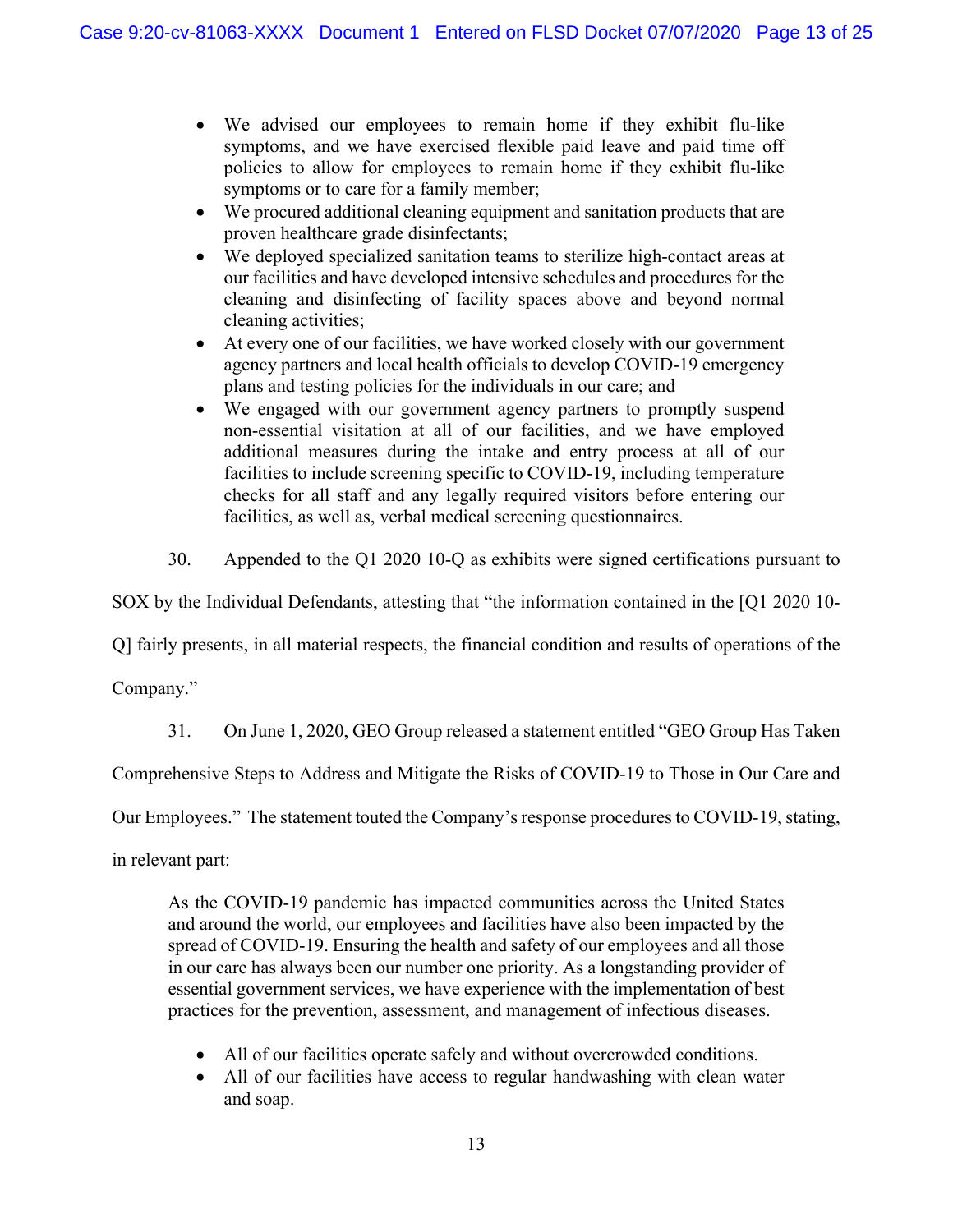- All of our secure services facilities provide 24/7 access to healthcare.
- All of our U.S. Immigration and Customs Enforcement ("ICE") Processing Centers typically have approximately double the number of healthcare staff, compared to state correctional facilities.
- Most of our facilities are equipped with Airborne Infection Isolation Rooms
- 32. Further, the statement touted a list of steps that the Company purportedly

implemented at the outset of the global pandemic, including:

- We issued guidance to all our facilities, consistent with the guidance issued for correctional and detention facilities by the Centers for Disease Control and Prevention.
- We updated our policies and procedures to include best practices for the prevention, assessment, and management of COVID-19, including the implementation of quarantine and cohorting procedures to isolate confirmed and presumptive cases of COVID-19, including medical isolation and the use of Airborne Infection Isolation Rooms.
- We provided educational guidance to our employees and individuals in our care on the best preventative measures to avoid the spread of COVID-19 such as frequent and careful handwashing; avoiding touching areas of the face, including facial hair; avoiding individuals exhibiting flu-like symptoms; proper cough and sneeze etiquette; social distancing requirements; and adjustments to laundry and meal schedules.
- We increased the frequency of distribution of personal hygiene products, including soap, shampoo and body wash, and tissue paper, and we are ensuring the daily availability of bars of soap or soap dispensers at each sink for hand washing in all of our facilities.
- We deployed specialized sanitation teams to sterilize high-contact areas of our facilities and have developed intensive schedules and procedures for the cleaning and disinfecting of facility spaces above and beyond normal cleaning activities.
- $\bullet$  We procured additional cleaning equipment and sanitation products that are proven healthcare grade disinfectants.
- We advised our employees to remain home if they exhibit flu-like symptoms, and we have exercised flexible paid leave and Paid Time Off policies to allow for employees to remain home if they exhibit flu-like symptoms or to care for a family member.
- We engaged with our government agency partners to promptly suspend non-essential visitation at all of our facilities, and we have employed additional measures during the intake and entry process at all of our facilities to include screening specific to COVID-19, including temperature checks for all staff and any legally required visitors before entering our facilities, as well as, verbal medical screening questionnaires.
- We ordered and received swab kits for COVID-19 from a national supplier, and we enacted quarantine and testing policies for any employees who may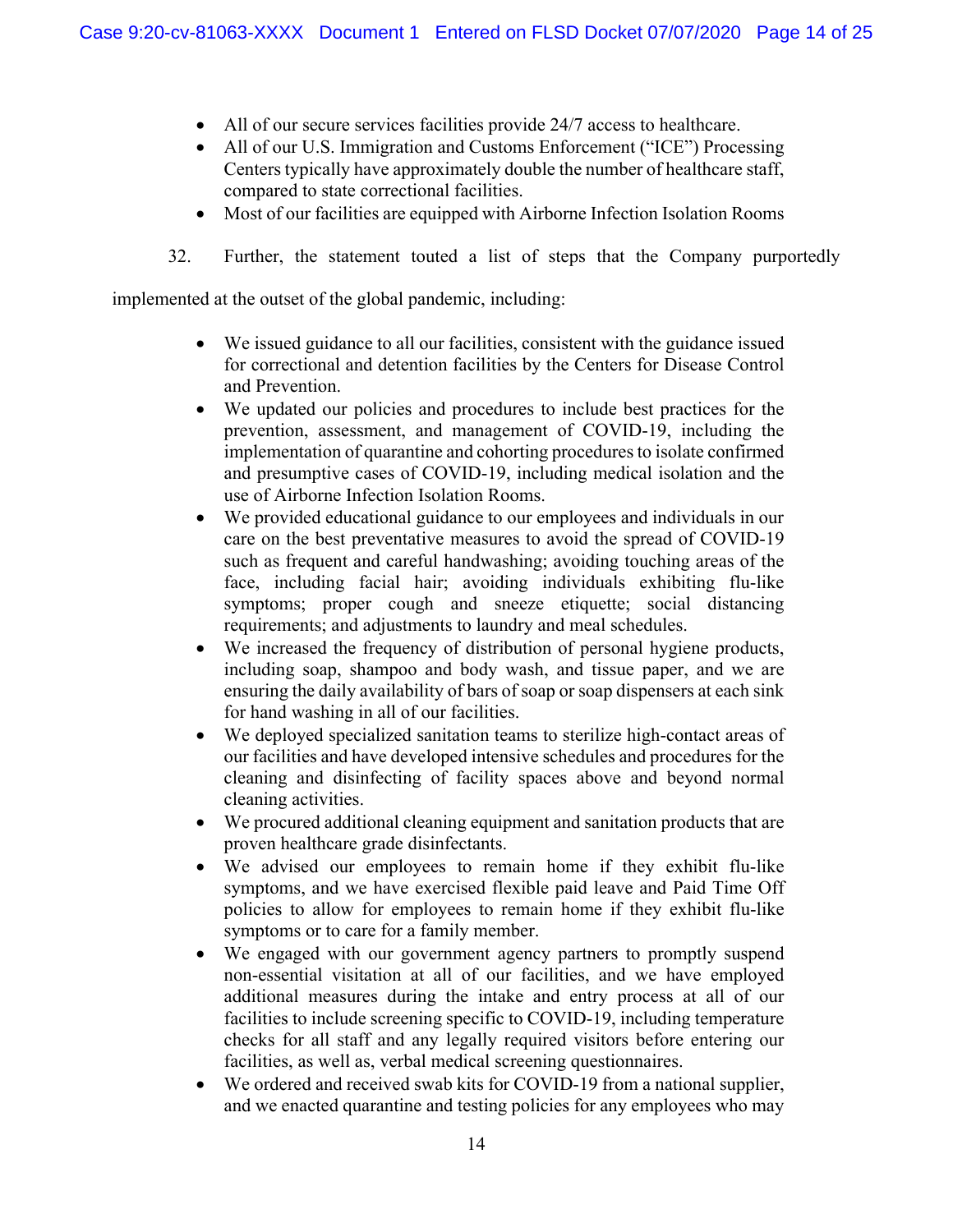have come into contact with any individual who has tested positive for COVID-19.

- At every one of our facilities, we have worked closely with our government agency partners and local health officials to develop COVID-19 emergency plans and testing policies for the individuals in our care.
- In March of 2020, we started procuring additional Personal Protective Equipment and began issuing it as clinically needed at facilities impacted by COVID-19.
- Over the course of April of 2020, we coordinated with our government agency partners to distribute Personal Protective Equipment, including facemasks to all staff, inmates, detainees, and residents as a precautionary measure at all of our Federal Bureau of Prisons facilities, ICE Processing Centers, U.S. Marshals facilities, state correctional facilities, local correctional facilities and jails, residential reentry centers, and youth services residential facilities.
- As a service provider, GEO has fully disclosed all information related to COVID-19 testing, cases, and fatalities to our federal, state, and local government partners, as well as state and local health officials, throughout the course of the pandemic.
- 33. The statements referenced in ¶¶ 19-32 were materially false and misleading because

Defendants made false and/or misleading statements, as well as failed to disclose material adverse facts about the Company's business, operational and compliance policies. Specifically, Defendants made false and/or misleading statements and/or failed to disclose that: (i) GEO Group maintained woefully ineffective COVID-19 response procedures; (ii) those inadequate procedures subjected residents of the Company's halfway houses to significant health risks; (iii) accordingly, the Company was vulnerable to significant financial and/or reputational harm; and (iv) as a result, the Company's public statements were materially false and misleading at all relevant times.

### **The Truth Begins to Emerge**

34. On June 17, 2020, during pre-market hours, *The Intercept* published an article entitled "GEO Group's Blundering Response to the Pandemic Helped Spread Coronavirus in Halfway Houses." The article reported details of a significant COVID-19 outbreak at the Grossman Center, a halfway house in Leavenworth, Kansas, operated by GEO Group—which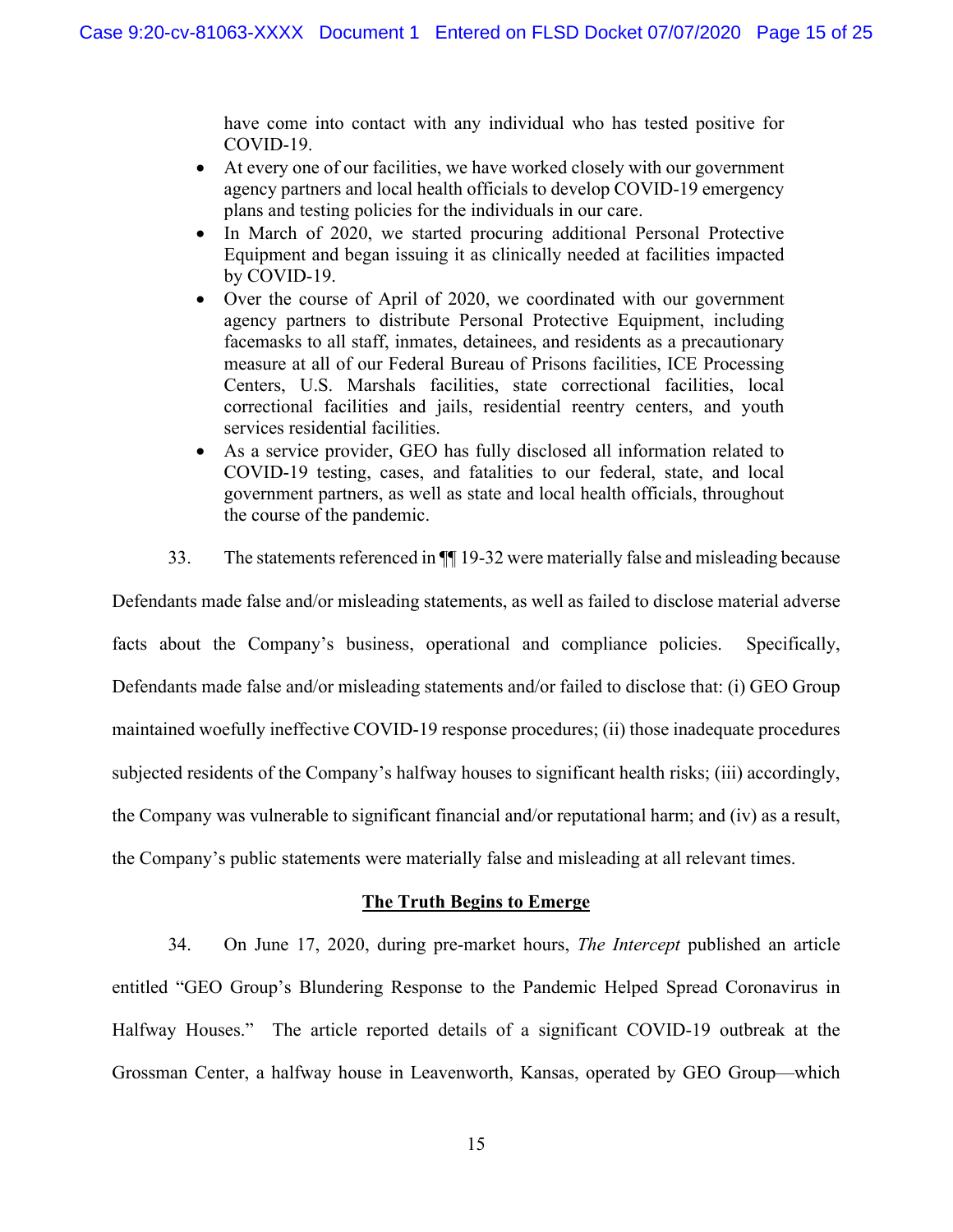"was for weeks the hardest hit federal halfway house in the country" in terms of confirmed cases of COVID-19. Citing interviews with residents of the Grossman Center, *The Intercept* characterized GEO Group's response as "blundering" and reported "that the virus spread not in spite of the facility's efforts to contain it, but because of it." According to the article, the Grossman Center continued to keep its residents in overcrowded conditions without enforcing personal protective measures even as COVID-19 diagnoses at the facility increased.

35. For example, the article referenced photos of men in a crowded bunk in which "some wore masks but most did not," and suggested that:

Contrary to the claim that GEO Group was prepared from the outset to respond to the pandemic, one resident who arrived at the Grossman Center in March said the facility had done "absolutely nothing" to mitigate the virus, apart from suspending the 42-hour passes that allow residents to go see family, as ordered by the BOP. At one point, he said, "they taped up these benches and said that we had to sit, like, a certain distance apart from one another. … But you have to understand, they have us in these units that are super small," with a limited number of bathroom stalls, sinks, and showers. "So basically regardless of the protocols they try to do outside the unit, inside the unit, they literally have us shoved in on top of each other. So there's really no way for us to have any type of distancing. It's impossible."

Further, the article cited reports that residents were kept in the same areas as residents who tested positive for the virus, and that residents had to clean their areas themselves upon being moved from dorm to dorm. In addition, the article indicated that members of the staff continued to work despite feeling ill, and that residents were being placed in the halfway house even after receiving instructions to self-quarantine. Finally, the article stated, in relevant part, that:

All of the residents told The Intercept that they were disturbed by the lack of urgency in providing medical care. "It's pretty tough dealing with being so sick with Covid-19 in this facility because the people that run it have no concern for the fact that we're actually sick," one man said. "It's just like statistical number processing." Another resident called it worse than prison. "Mentally I'm going crazy," they said. Despite the outdoor recreation area, they were not being allowed out for fresh air. "We're in this room with only one window, and they have film over the window, so we can't see outside."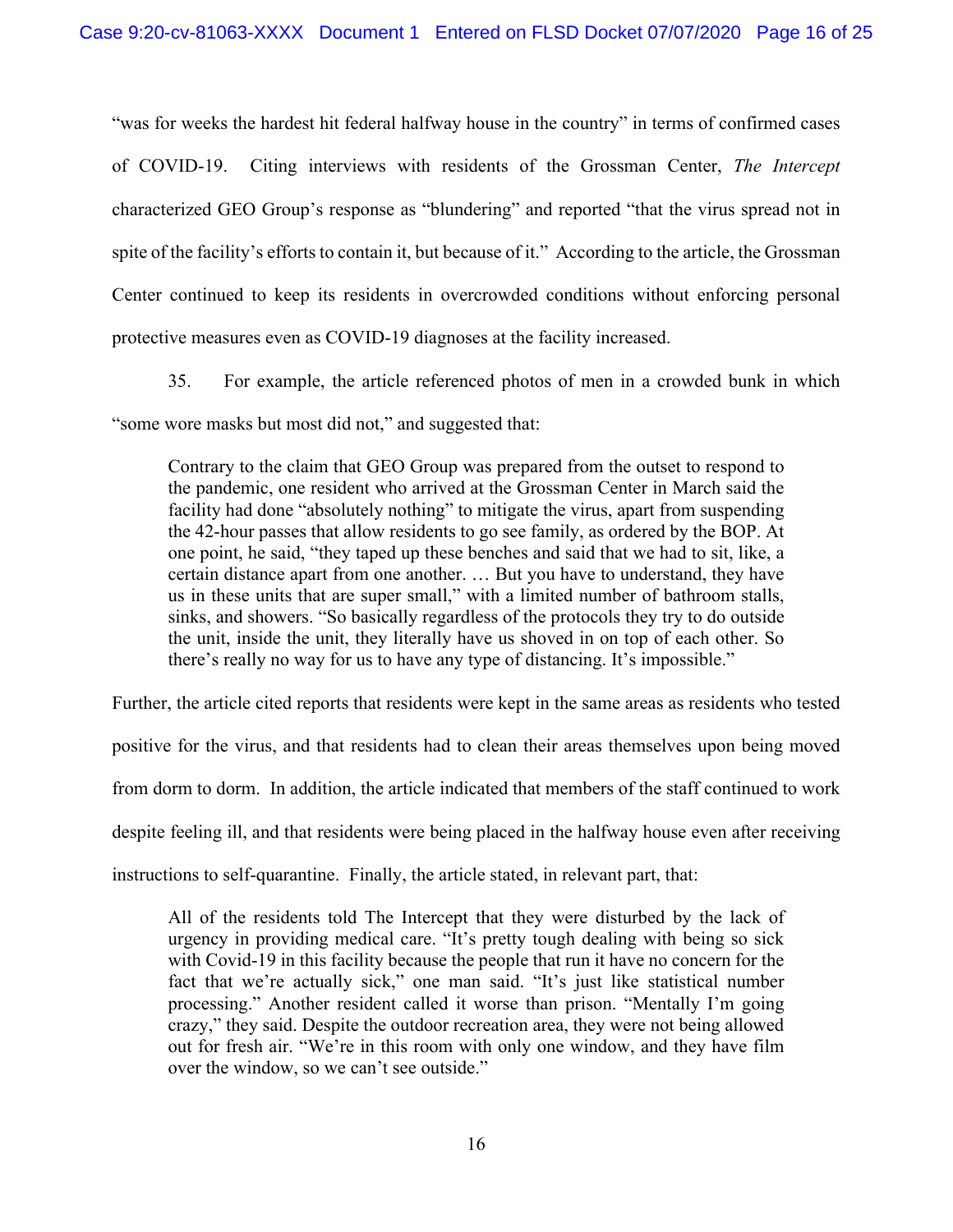Today most of the people who spoke to The Intercept are no longer in the halfway house. The director has returned to work, and people are going back to work on the outside — although not at the Triumph plant. Otherwise, "it doesn't seem like much has changed as far as their safety measures go," one resident said.

36. On this news, GEO Group's stock price fell \$1.03 per share, or 7.8%, to close at \$12.17 per share on June 17, 2020.

37. As a result of Defendants' wrongful acts and omissions, and the precipitous decline in the market value of the Company's securities, Plaintiff and other Class members have suffered significant losses and damages.

## **PLAINTIFF'S CLASS ACTION ALLEGATIONS**

38. Plaintiff brings this action as a class action pursuant to Federal Rule of Civil Procedure 23(a) and (b)(3) on behalf of a Class, consisting of all those who purchased or otherwise acquired GEO Group securities during the Class Period (the "Class"); and were damaged upon the revelation of the alleged corrective disclosures. Excluded from the Class are Defendants herein, the officers and directors of the Company, at all relevant times, members of their immediate families and their legal representatives, heirs, successors or assigns and any entity in which Defendants have or had a controlling interest.

39. The members of the Class are so numerous that joinder of all members is impracticable. Throughout the Class Period, GEO Group securities were actively traded on the NYSE. While the exact number of Class members is unknown to Plaintiff at this time and can be ascertained only through appropriate discovery, Plaintiff believes that there are hundreds or thousands of members in the proposed Class. Record owners and other members of the Class may be identified from records maintained by GEO Group or its transfer agent and may be notified of the pendency of this action by mail, using the form of notice similar to that customarily used in securities class actions.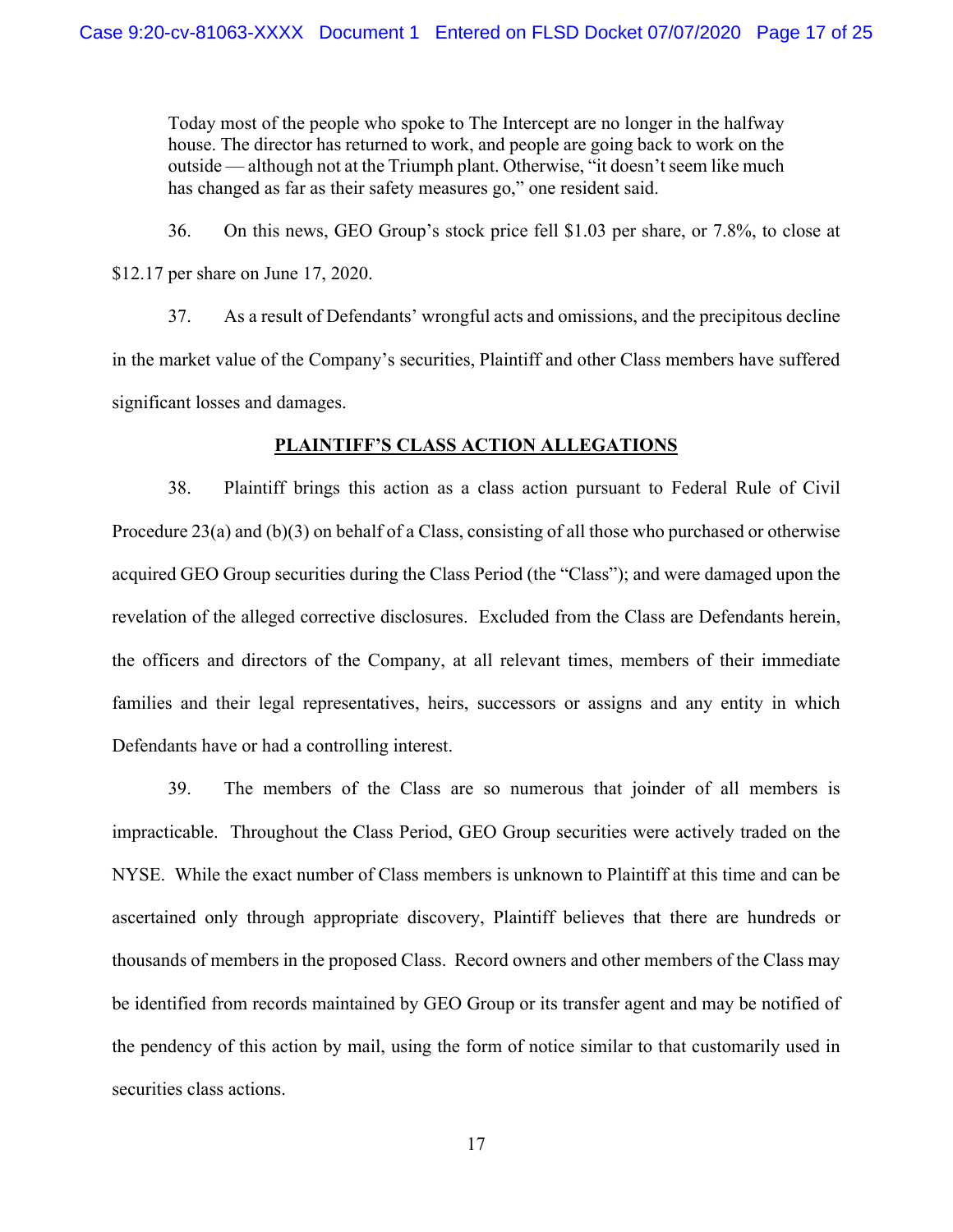40. Plaintiff's claims are typical of the claims of the members of the Class as all members of the Class are similarly affected by Defendants' wrongful conduct in violation of federal law that is complained of herein.

41. Plaintiff will fairly and adequately protect the interests of the members of the Class and has retained counsel competent and experienced in class and securities litigation. Plaintiff has no interests antagonistic to or in conflict with those of the Class.

42. Common questions of law and fact exist as to all members of the Class and predominate over any questions solely affecting individual members of the Class. Among the questions of law and fact common to the Class are:

- whether the federal securities laws were violated by Defendants' acts as alleged herein;
- whether statements made by Defendants to the investing public during the Class Period misrepresented material facts about the business, operations and management of GEO Group;
- whether the Individual Defendants caused GEO Group to issue false and misleading financial statements during the Class Period;
- whether Defendants acted knowingly or recklessly in issuing false and misleading financial statements;
- whether the prices of GEO Group securities during the Class Period were artificially inflated because of the Defendants' conduct complained of herein; and
- whether the members of the Class have sustained damages and, if so, what is the proper measure of damages.

43. A class action is superior to all other available methods for the fair and efficient adjudication of this controversy since joinder of all members is impracticable. Furthermore, as the damages suffered by individual Class members may be relatively small, the expense and burden of individual litigation make it impossible for members of the Class to individually redress the wrongs done to them. There will be no difficulty in the management of this action as a class action.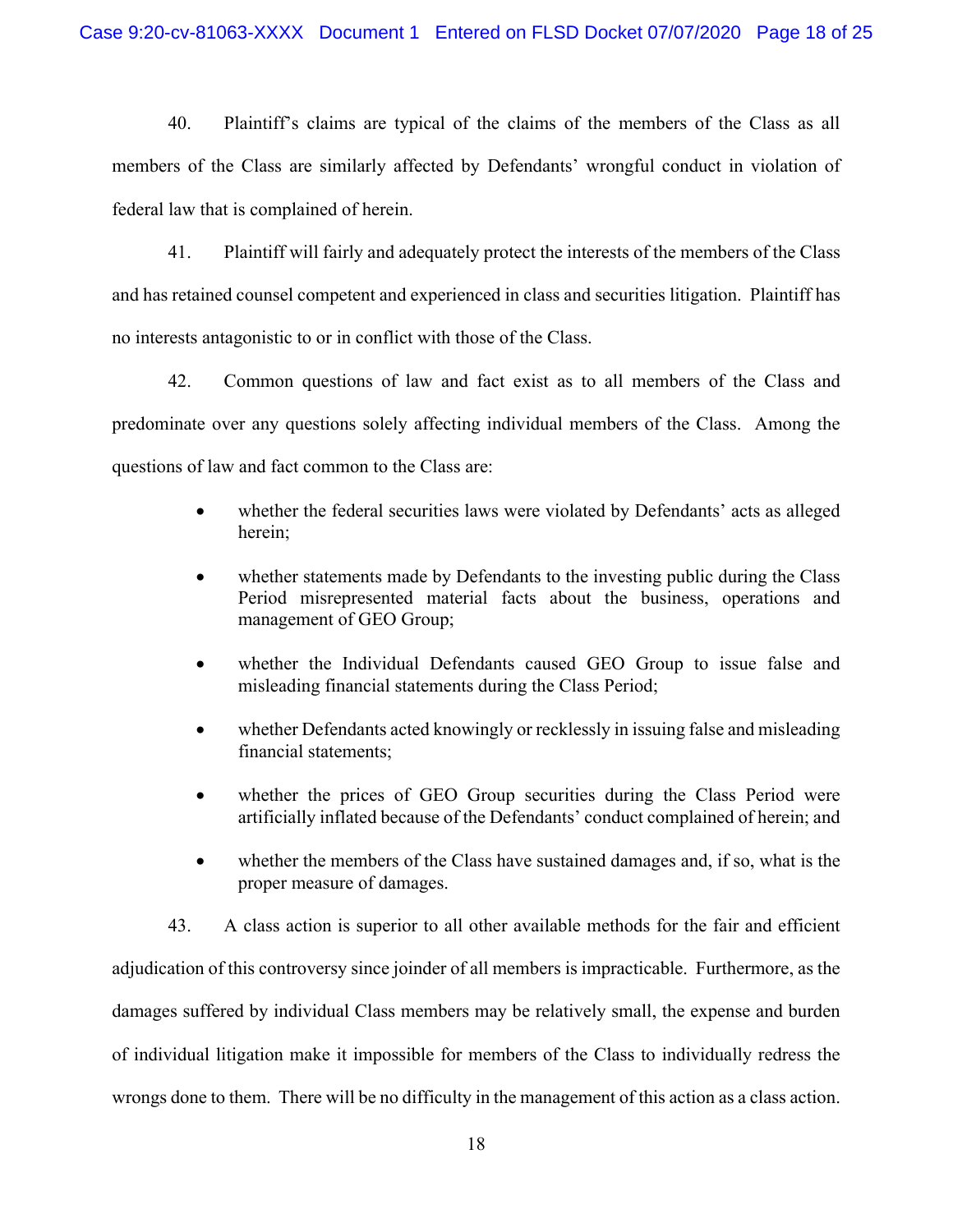44. Plaintiff will rely, in part, upon the presumption of reliance established by the fraud-

on-the-market doctrine in that:

- Defendants made public misrepresentations or failed to disclose material facts during the Class Period;
- the omissions and misrepresentations were material;
- GEO Group securities are traded in an efficient market;
- the Company's shares were liquid and traded with moderate to heavy volume during the Class Period;
- the Company traded on the NYSE and was covered by multiple analysts;
- the misrepresentations and omissions alleged would tend to induce a reasonable investor to misjudge the value of the Company's securities; and
- Plaintiff and members of the Class purchased, acquired and/or sold GEO Group securities between the time the Defendants failed to disclose or misrepresented material facts and the time the true facts were disclosed, without knowledge of the omitted or misrepresented facts.
- 45. Based upon the foregoing, Plaintiff and the members of the Class are entitled to a

presumption of reliance upon the integrity of the market.

46. Alternatively, Plaintiff and the members of the Class are entitled to the presumption

of reliance established by the Supreme Court in *Affiliated Ute Citizens of the State of Utah v.* 

*United States*, 406 U.S. 128, 92 S. Ct. 2430 (1972), as Defendants omitted material information in

their Class Period statements in violation of a duty to disclose such information, as detailed above.

# **COUNT I**

# **(Violations of Section 10(b) of the Exchange Act and Rule 10b-5 Promulgated Thereunder Against All Defendants)**

47. Plaintiff repeats and re-alleges each and every allegation contained above as if fully set forth herein.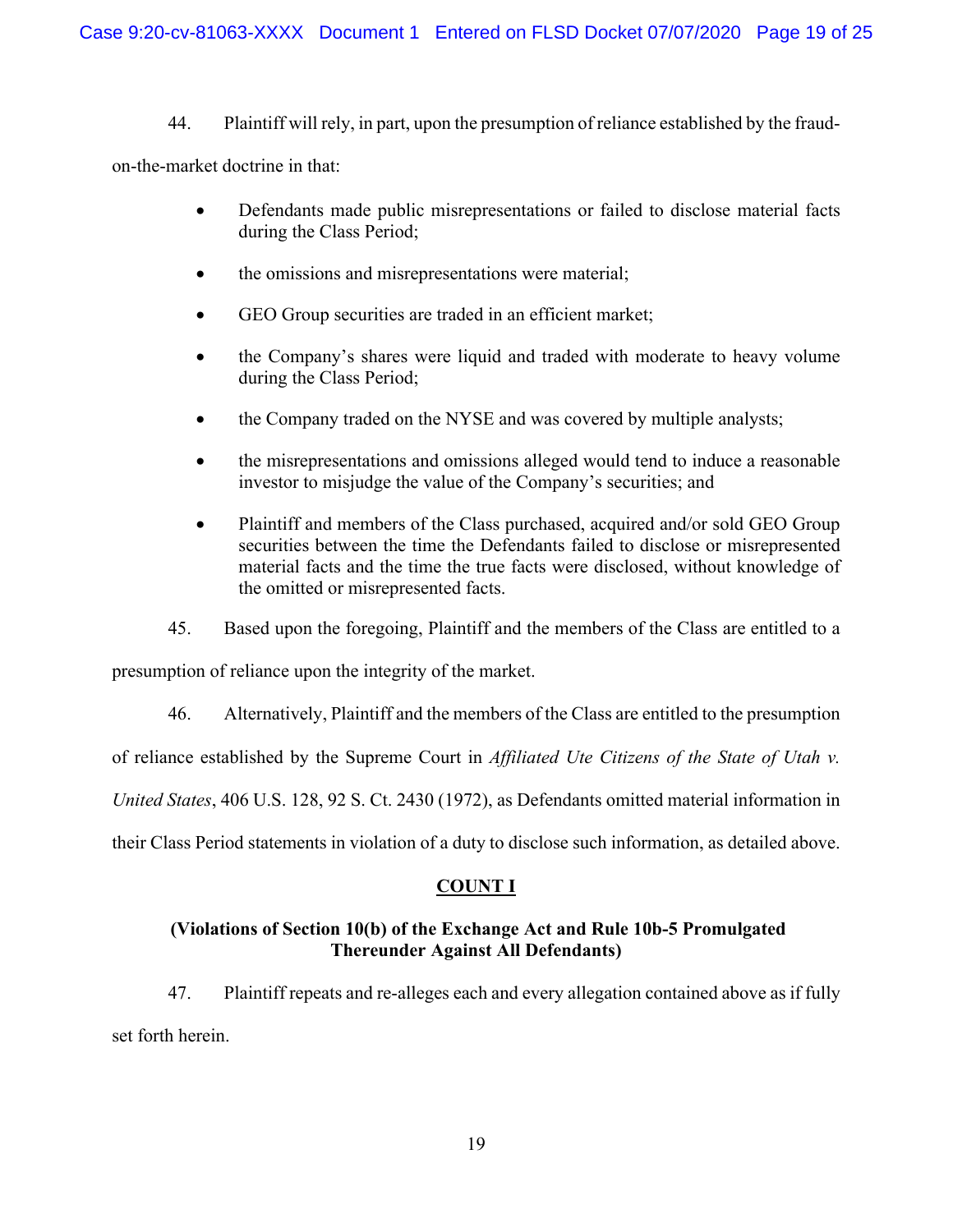48. This Count is asserted against Defendants and is based upon Section 10(b) of the Exchange Act, 15 U.S.C. § 78j(b), and Rule 10b-5 promulgated thereunder by the SEC.

49. During the Class Period, Defendants engaged in a plan, scheme, conspiracy and course of conduct, pursuant to which they knowingly or recklessly engaged in acts, transactions, practices and courses of business which operated as a fraud and deceit upon Plaintiff and the other members of the Class; made various untrue statements of material facts and omitted to state material facts necessary in order to make the statements made, in light of the circumstances under which they were made, not misleading; and employed devices, schemes and artifices to defraud in connection with the purchase and sale of securities. Such scheme was intended to, and, throughout the Class Period, did: (i) deceive the investing public, including Plaintiff and other Class members, as alleged herein; (ii) artificially inflate and maintain the market price of GEO Group securities; and (iii) cause Plaintiff and other members of the Class to purchase or otherwise acquire GEO Group securities and options at artificially inflated prices. In furtherance of this unlawful scheme, plan and course of conduct, Defendants, and each of them, took the actions set forth herein.

50. Pursuant to the above plan, scheme, conspiracy and course of conduct, each of the Defendants participated directly or indirectly in the preparation and/or issuance of the quarterly and annual reports, SEC filings, press releases and other statements and documents described above, including statements made to securities analysts and the media that were designed to influence the market for GEO Group securities. Such reports, filings, releases and statements were materially false and misleading in that they failed to disclose material adverse information and misrepresented the truth about GEO Group's finances and business prospects.

51. By virtue of their positions at GEO Group, Defendants had actual knowledge of the materially false and misleading statements and material omissions alleged herein and intended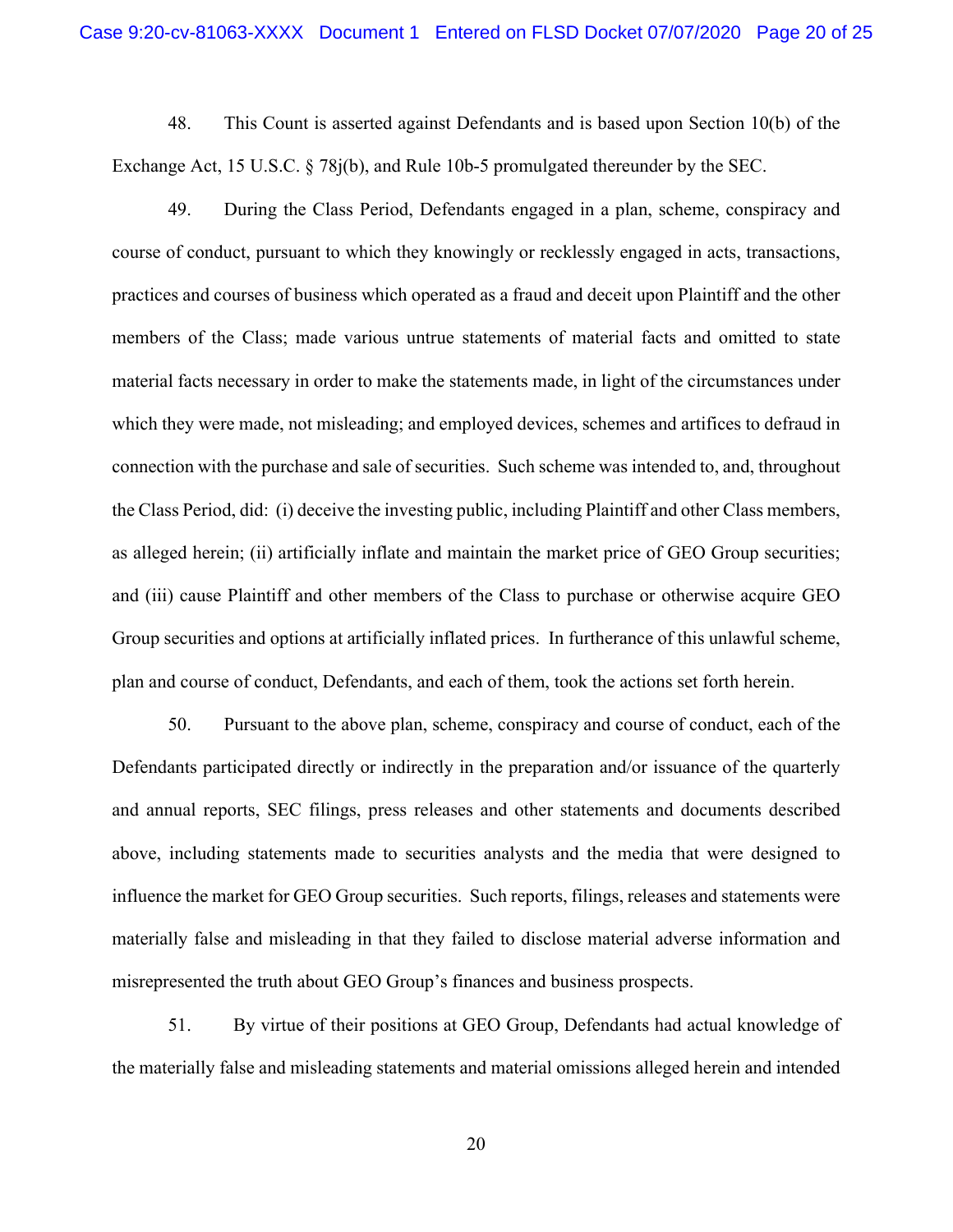thereby to deceive Plaintiff and the other members of the Class, or, in the alternative, Defendants acted with reckless disregard for the truth in that they failed or refused to ascertain and disclose such facts as would reveal the materially false and misleading nature of the statements made, although such facts were readily available to Defendants. Said acts and omissions of Defendants were committed willfully or with reckless disregard for the truth. In addition, each Defendant knew or recklessly disregarded that material facts were being misrepresented or omitted as described above.

52. Information showing that Defendants acted knowingly or with reckless disregard for the truth is peculiarly within Defendants' knowledge and control. As the senior managers and/or directors of GEO Group, the Individual Defendants had knowledge of the details of GEO Group's internal affairs.

53. The Individual Defendants are liable both directly and indirectly for the wrongs complained of herein. Because of their positions of control and authority, the Individual Defendants were able to and did, directly or indirectly, control the content of the statements of GEO Group. As officers and/or directors of a publicly-held company, the Individual Defendants had a duty to disseminate timely, accurate, and truthful information with respect to GEO Group's businesses, operations, future financial condition and future prospects. As a result of the dissemination of the aforementioned false and misleading reports, releases and public statements, the market price of GEO Group securities was artificially inflated throughout the Class Period. In ignorance of the adverse facts concerning GEO Group's business and financial condition which were concealed by Defendants, Plaintiff and the other members of the Class purchased or otherwise acquired GEO Group securities at artificially inflated prices and relied upon the price of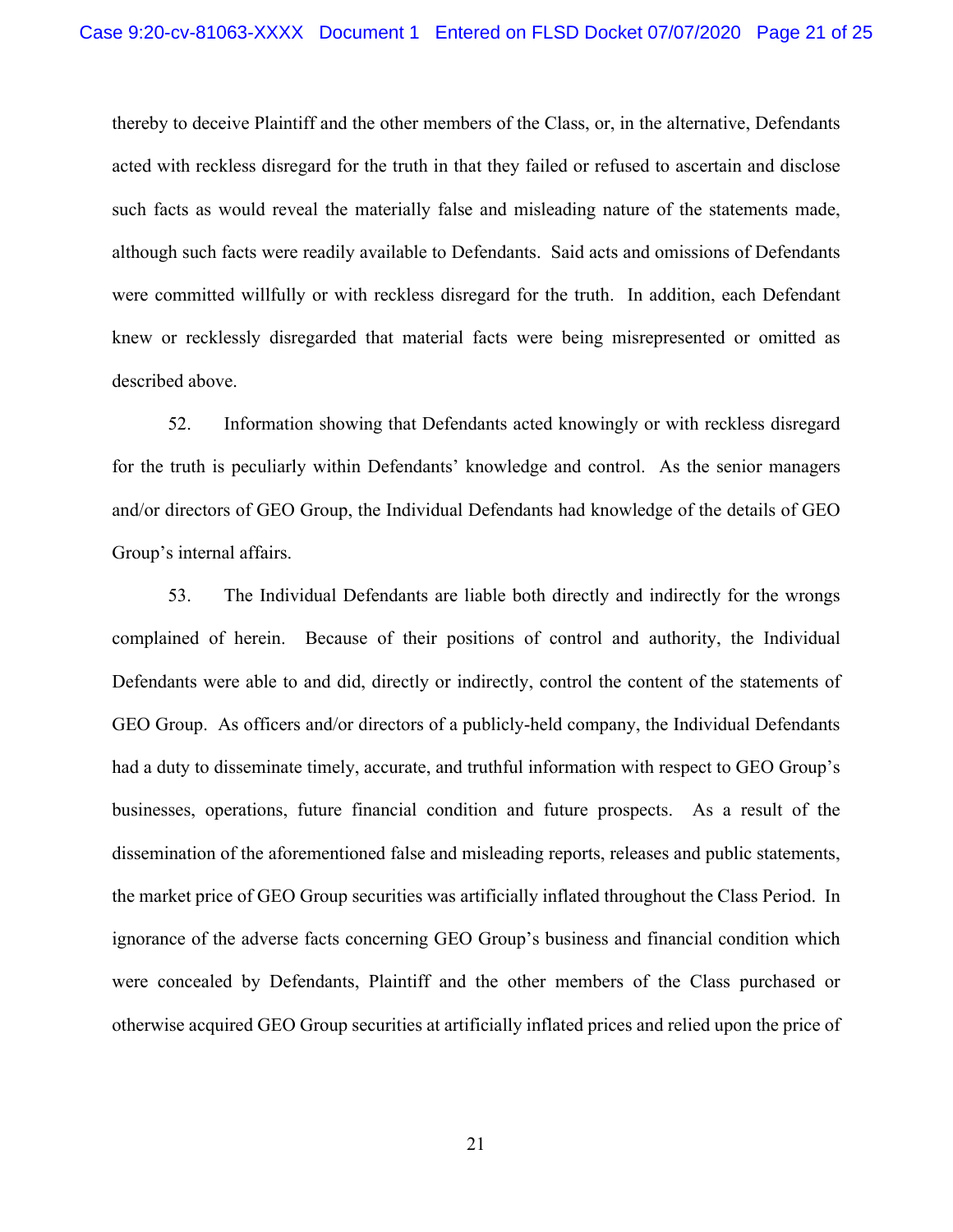the securities, the integrity of the market for the securities and/or upon statements disseminated by Defendants, and were damaged thereby.

54. During the Class Period, GEO Group securities were traded on an active and efficient market. Plaintiff and the other members of the Class, relying on the materially false and misleading statements described herein, which the Defendants made, issued or caused to be disseminated, or relying upon the integrity of the market, purchased or otherwise acquired shares of GEO Group securities at prices artificially inflated by Defendants' wrongful conduct. Had Plaintiff and the other members of the Class known the truth, they would not have purchased or otherwise acquired said securities, or would not have purchased or otherwise acquired them at the inflated prices that were paid. At the time of the purchases and/or acquisitions by Plaintiff and the Class, the true value of GEO Group securities was substantially lower than the prices paid by Plaintiff and the other members of the Class. The market price of GEO Group securities declined sharply upon public disclosure of the facts alleged herein to the injury of Plaintiff and Class members.

55. By reason of the conduct alleged herein, Defendants knowingly or recklessly, directly or indirectly, have violated Section 10(b) of the Exchange Act and Rule 10b-5 promulgated thereunder.

56. As a direct and proximate result of Defendants' wrongful conduct, Plaintiff and the other members of the Class suffered damages in connection with their respective purchases, acquisitions and sales of the Company's securities during the Class Period, upon the disclosure that the Company had been disseminating misrepresented financial statements to the investing public.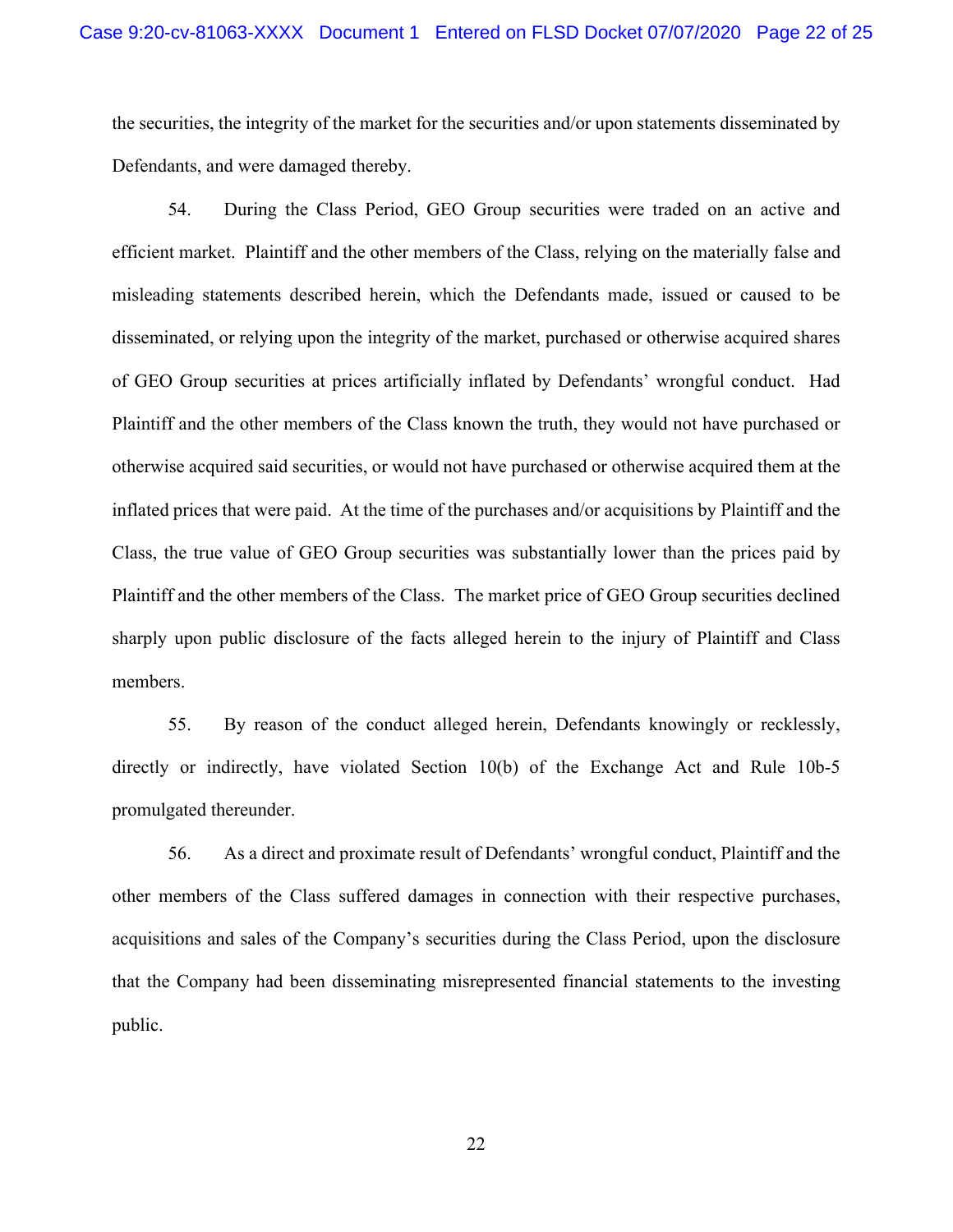Case 9:20-cv-81063-XXXX Document 1 Entered on FLSD Docket 07/07/2020 Page 23 of 25

#### **COUNT II**

#### **(Violations of Section 20(a) of the Exchange Act Against The Individual Defendants)**

57. Plaintiff repeats and re-alleges each and every allegation contained in the foregoing paragraphs as if fully set forth herein.

58. During the Class Period, the Individual Defendants participated in the operation and management of GEO Group, and conducted and participated, directly and indirectly, in the conduct of GEO Group's business affairs. Because of their senior positions, they knew the adverse non-public information about GEO Group's misstatement of income and expenses and false financial statements.

59. As officers and/or directors of a publicly owned company, the Individual Defendants had a duty to disseminate accurate and truthful information with respect to GEO Group's financial condition and results of operations, and to correct promptly any public statements issued by GEO Group which had become materially false or misleading.

60. Because of their positions of control and authority as senior officers, the Individual Defendants were able to, and did, control the contents of the various reports, press releases and public filings which GEO Group disseminated in the marketplace during the Class Period concerning GEO Group's results of operations. Throughout the Class Period, the Individual Defendants exercised their power and authority to cause GEO Group to engage in the wrongful acts complained of herein. The Individual Defendants therefore, were "controlling persons" of GEO Group within the meaning of Section 20(a) of the Exchange Act. In this capacity, they participated in the unlawful conduct alleged which artificially inflated the market price of GEO Group securities.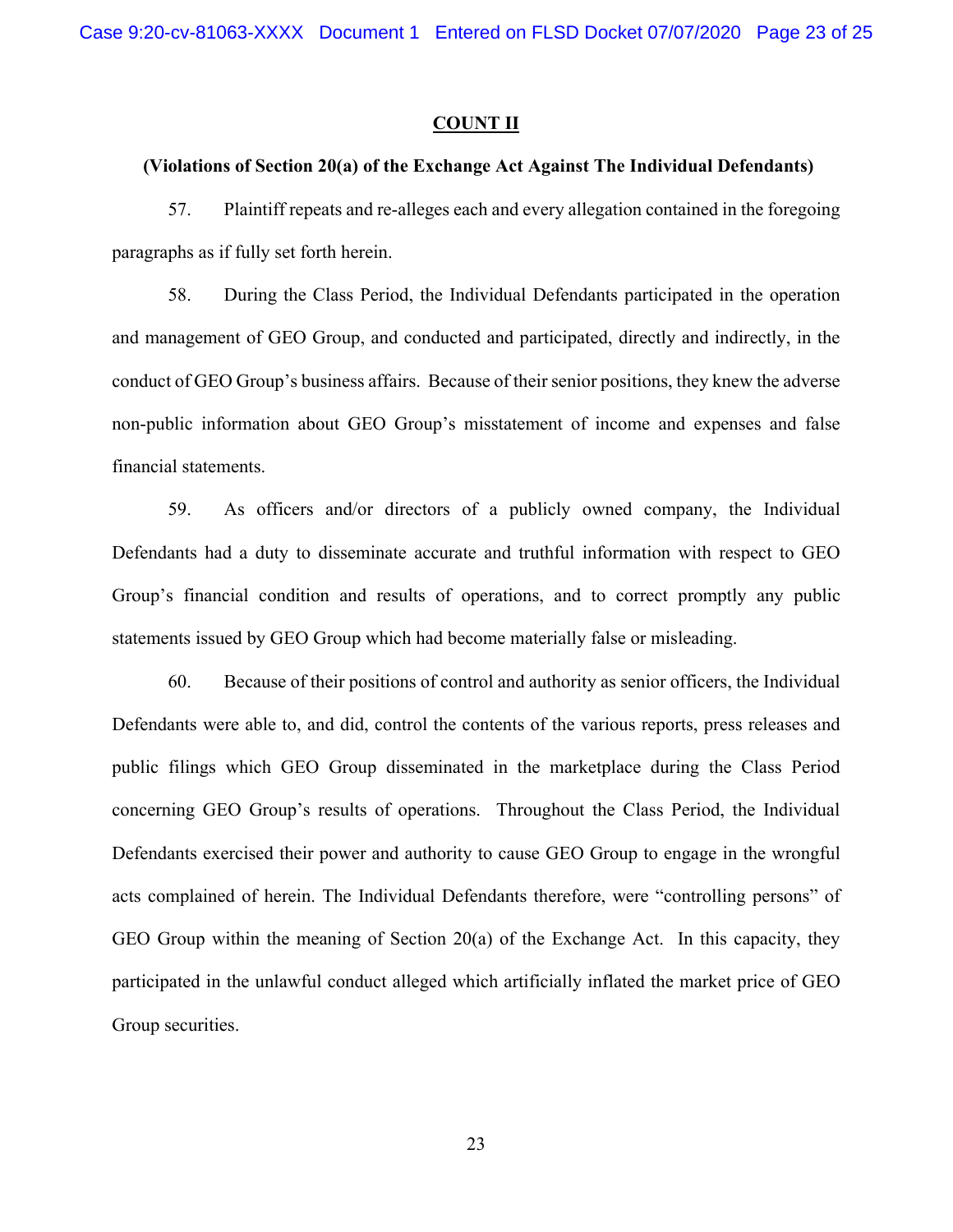61. Each of the Individual Defendants, therefore, acted as a controlling person of GEO Group. By reason of their senior management positions and/or being directors of GEO Group, each of the Individual Defendants had the power to direct the actions of, and exercised the same to cause, GEO Group to engage in the unlawful acts and conduct complained of herein. Each of the Individual Defendants exercised control over the general operations of GEO Group and possessed the power to control the specific activities which comprise the primary violations about which Plaintiff and the other members of the Class complain.

62. By reason of the above conduct, the Individual Defendants are liable pursuant to Section 20(a) of the Exchange Act for the violations committed by GEO Group.

### **PRAYER FOR RELIEF**

**WHEREFORE**, Plaintiff demands judgment against Defendants as follows:

A. Determining that the instant action may be maintained as a class action under Rule 23 of the Federal Rules of Civil Procedure, and certifying Plaintiff as the Class representative;

B. Requiring Defendants to pay damages sustained by Plaintiff and the Class by reason of the acts and transactions alleged herein;

C. Awarding Plaintiff and the other members of the Class prejudgment and postjudgment interest, as well as their reasonable attorneys' fees, expert fees and other costs; and

D. Awarding such other and further relief as this Court may deem just and proper.

### **DEMAND FOR TRIAL BY JURY**

Plaintiff hereby demands a trial by jury.

Dated: July 7, 2020

Respectfully submitted,

*/s/ Jayne A. Goldstein*  Jayne A. Goldstein